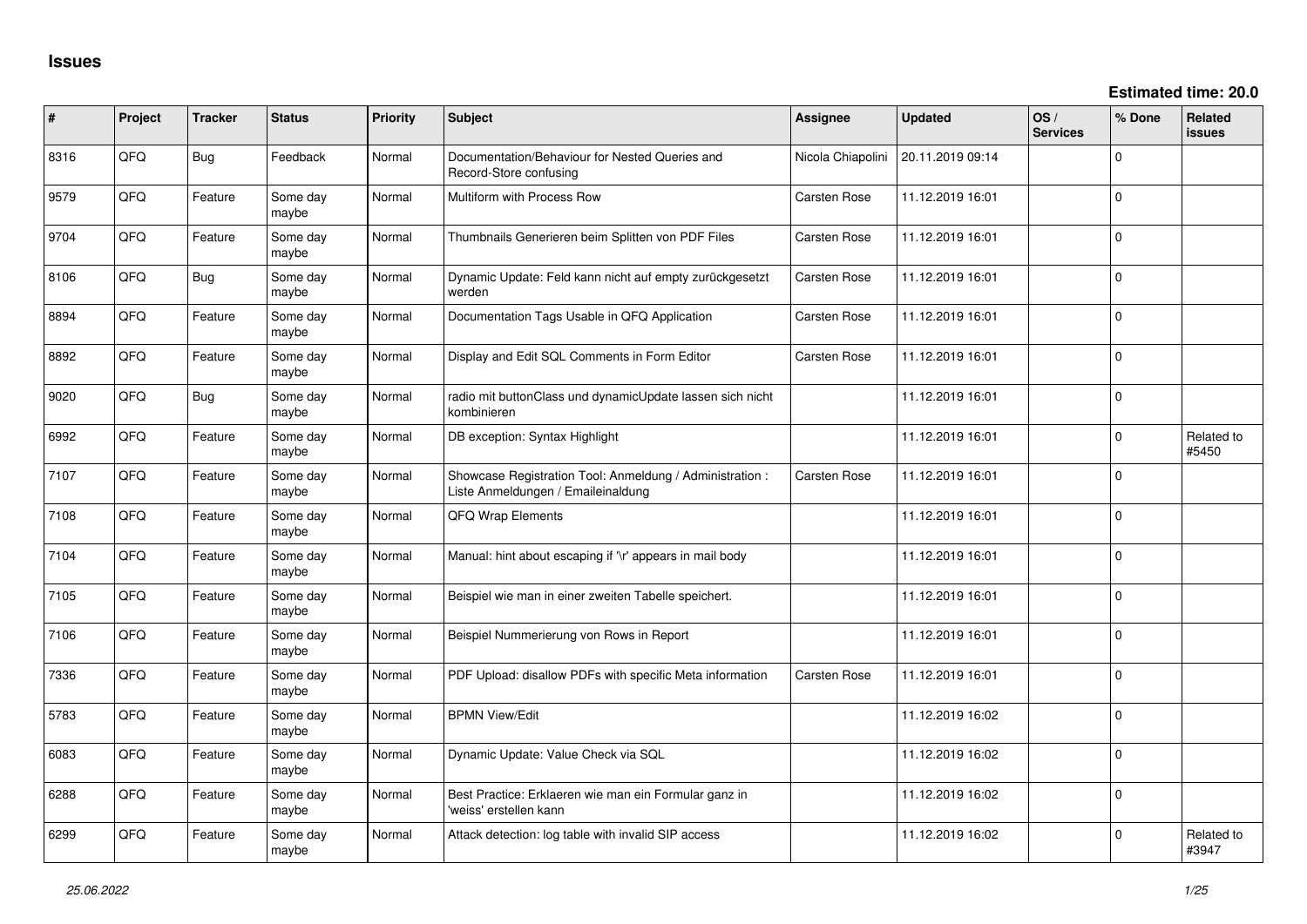| #    | Project | <b>Tracker</b> | <b>Status</b>     | <b>Priority</b> | <b>Subject</b>                                                                                            | Assignee      | <b>Updated</b>   | OS/<br><b>Services</b> | % Done      | Related<br>issues                           |
|------|---------|----------------|-------------------|-----------------|-----------------------------------------------------------------------------------------------------------|---------------|------------------|------------------------|-------------|---------------------------------------------|
| 6515 | QFQ     | Feature        | Some day<br>maybe | Normal          | Formular: Felder dynamisch ein/ausblenden                                                                 |               | 11.12.2019 16:02 |                        | 0           |                                             |
| 6715 | QFQ     | Feature        | Some day<br>maybe | Normal          | Code-Refactoring: dbArray vereinheitlichen                                                                | Carsten Rose  | 11.12.2019 16:02 |                        | $\mathbf 0$ |                                             |
| 4349 | QFQ     | Feature        | Some day<br>maybe | Normal          | link download: downloaded external URL to<br>deliver/concatenate - check mimetipe and handle it correctly | Carsten Rose  | 11.12.2019 16:02 |                        | $\mathbf 0$ |                                             |
| 4442 | QFQ     | Feature        | Some day<br>maybe | Normal          | Special Column Name: _link - new symbol G (Glyph) to<br>choose any available symbol                       |               | 11.12.2019 16:02 |                        | $\mathbf 0$ |                                             |
| 4440 | QFQ     | Feature        | Some day<br>maybe | Normal          | Manual.rst: explain how to. expand PHP Session to 4h                                                      |               | 11.12.2019 16:02 |                        | $\mathbf 0$ |                                             |
| 4420 | QFQ     | Feature        | Some day<br>maybe | Normal          | Client: Local Storage - store the changes of a form, local in<br>the browser.                             | Benjamin Baer | 11.12.2019 16:02 |                        | $\mathbf 0$ |                                             |
| 4441 | QFQ     | <b>Bug</b>     | Some day<br>maybe | Normal          | \$ SERVER Vars sollten nur aus dem Store genommen<br>werden - Code entsprechend anpassen.                 |               | 11.12.2019 16:02 |                        | $\Omega$    |                                             |
| 4444 | QFQ     | Feature        | Some day<br>maybe | Normal          | FE.type=upload: detect mime type                                                                          |               | 11.12.2019 16:02 |                        | 0           | Related to<br>#4303                         |
| 4839 | QFQ     | Feature        | Some day<br>maybe | Normal          | qfq-handle in <head> Abschnitt</head>                                                                     | Carsten Rose  | 11.12.2019 16:02 |                        | $\mathbf 0$ |                                             |
| 4956 | QFQ     | Feature        | Some day<br>maybe | Normal          | Sendmail: Benutzerdefinierte Headers                                                                      | Carsten Rose  | 11.12.2019 16:02 |                        | 0           |                                             |
| 4974 | QFQ     | Feature        | Some day<br>maybe | Normal          | Long polling - inform all listening clients of changes                                                    |               | 11.12.2019 16:02 |                        | $\mathbf 0$ |                                             |
| 5129 | QFQ     | Feature        | Some day<br>maybe | Normal          | Reports: SQL fuer x Achse und y Achse                                                                     |               | 11.12.2019 16:02 |                        | $\mathbf 0$ |                                             |
| 5160 | QFQ     | Feature        | Some day<br>maybe | Normal          | QFQ collaborative / together.js, ShareJS, y-js, collaborative,                                            |               | 11.12.2019 16:02 |                        | $\mathbf 0$ |                                             |
| 3285 | QFQ     | Feature        | Some day<br>maybe | Normal          | Zeichenlimit pro Feld: textarea / editor                                                                  | Carsten Rose  | 11.12.2019 16:02 |                        | $\mathbf 0$ |                                             |
| 3273 | QFQ     | Feature        | Some day<br>maybe | Low             | Dirty Flag in Form                                                                                        | Carsten Rose  | 11.12.2019 16:02 |                        | $\mathbf 0$ |                                             |
| 3291 | QFQ     | Feature        | Some day<br>maybe | Normal          | AutoCron websiteToken                                                                                     | Carsten Rose  | 11.12.2019 16:02 |                        | $\mathbf 0$ | Related to<br>#4250                         |
| 3332 | QFQ     | Feature        | Some day<br>maybe | Normal          | Uploads: Thumbnails, Details zum hochgeladenen File                                                       | Carsten Rose  | 11.12.2019 16:02 |                        | 0           | Related to<br>#3264,<br>Related to<br>#5333 |
| 3385 | QFQ     | Feature        | Some day<br>maybe | Normal          | templateGroup: insert/update/delete non primary records                                                   | Carsten Rose  | 11.12.2019 16:02 |                        | $\mathbf 0$ |                                             |
| 3350 | QFQ     | Feature        | Some day<br>maybe | Normal          | FormEditor: Hilfetext hinter 'checktype'                                                                  | Carsten Rose  | 11.12.2019 16:02 |                        | $\mathbf 0$ |                                             |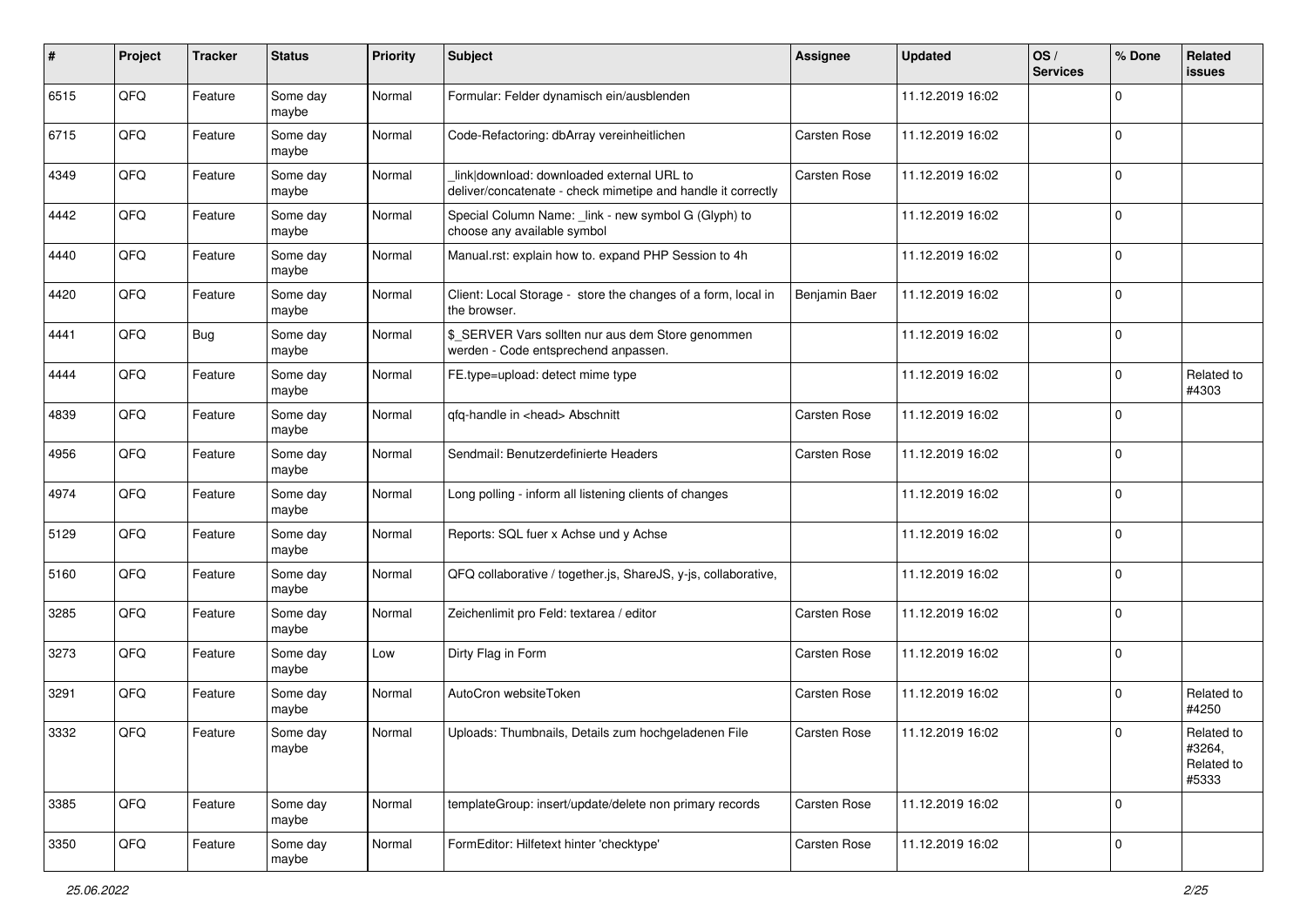| $\vert$ # | Project | <b>Tracker</b> | <b>Status</b>     | <b>Priority</b> | <b>Subject</b>                                                                                                                               | Assignee            | <b>Updated</b>   | OS/<br><b>Services</b> | % Done      | Related<br>issues    |
|-----------|---------|----------------|-------------------|-----------------|----------------------------------------------------------------------------------------------------------------------------------------------|---------------------|------------------|------------------------|-------------|----------------------|
| 3331      | QFQ     | Feature        | Some day<br>maybe | Normal          | Default Tooltip fuer _page? Links: mit Form und Record ID                                                                                    | Carsten Rose        | 11.12.2019 16:02 |                        | $\mathbf 0$ |                      |
| 3349      | QFQ     | <b>Bug</b>     | Some day<br>maybe | Normal          | config.qfq.ini: a) vertraegt keine '=' im Value (z.B. Passwort),<br>b) Values sollten in ticks einschliessbar sein (spaces, )                | Carsten Rose        | 11.12.2019 16:02 |                        | $\Omega$    |                      |
| 3402      | QFQ     | Feature        | Some day<br>maybe | Normal          | Syntax Highlighting via CodeMirror                                                                                                           | Carsten Rose        | 11.12.2019 16:02 |                        | 100         | Related to<br>#3207  |
| 3495      | QFQ     | Feature        | Some day<br>maybe | Normal          | Predifined Parameter werden nicht in '+' (add new record)<br>SIP gerendert.                                                                  |                     | 11.12.2019 16:02 |                        | $\mathbf 0$ |                      |
| 3457      | QFQ     | Feature        | Some day<br>maybe | Normal          | LDAP: concat multi values to one single entry                                                                                                | Carsten Rose        | 11.12.2019 16:02 |                        | $\Omega$    |                      |
| 3415      | QFQ     | Feature        | Some day<br>maybe | Normal          | FE Login Box Templatefile                                                                                                                    | Benjamin Baer       | 11.12.2019 16:02 |                        | $\mathbf 0$ |                      |
| 3458      | QFQ     | Feature        | Some day<br>maybe | Normal          | Display 'Edit Form Element'-Checkbox on form: should<br>depend on FE Group                                                                   | Carsten Rose        | 11.12.2019 16:02 |                        | $\mathbf 0$ | Related to<br>#3447  |
| 3537      | QFQ     | Feature        | Some day<br>maybe | Low             | SHOW COLUMNS FROM tableName - Extend '{{'<br>definition                                                                                      | Carsten Rose        | 11.12.2019 16:02 |                        | $\Omega$    |                      |
| 3567      | QFQ     | Feature        | Some day<br>maybe | Low             | 'Save', 'Close', 'New' als FormElement                                                                                                       |                     | 11.12.2019 16:02 |                        | $\mathbf 0$ |                      |
| 3588      | QFQ     | Bug            | Some day<br>maybe | Normal          | templateGroup: versteckte Elemente werden weiterhin<br>gespeichert.                                                                          | Carsten Rose        | 11.12.2019 16:02 |                        | $\mathbf 0$ |                      |
| 3617      | QFQ     | Feature        | Some day<br>maybe | Normal          | Load javascripts at bottom                                                                                                                   |                     | 11.12.2019 16:02 |                        | $\Omega$    |                      |
| 3677      | QFQ     | Feature        | Some day<br>maybe | Normal          | wkhtmitopdf: FE User access prohibited, if client IP changes<br>\$TYPO3_CONF_VARS[FE][lockIP]                                                | <b>Carsten Rose</b> | 11.12.2019 16:02 |                        | $\Omega$    |                      |
| 3692      | QFQ     | Feature        | Some day<br>maybe | Normal          | QFQ Webseite                                                                                                                                 | Benjamin Baer       | 11.12.2019 16:02 |                        | 0           | Related to<br>#5033  |
| 3646      | QFQ     | Feature        | Some day<br>maybe | Normal          | Moeglichkeit HTML Tags in Reports auszugeben (zu<br>enkodieren: htmlspecialchars)                                                            |                     | 11.12.2019 16:02 |                        | $\Omega$    | Related to<br>#14320 |
| 3708      | QFQ     | Feature        | Some day<br>maybe | Normal          | Form: input - 'specialchars', 'none'  gewisse tags erlauben,<br>andere verbieten                                                             | <b>Carsten Rose</b> | 11.12.2019 16:02 |                        | $\mathbf 0$ | Related to<br>#14320 |
| 3682      | QFQ     | Bug            | Some day<br>maybe | Normal          | Dynamic update: Radio buttons                                                                                                                | Carsten Rose        | 11.12.2019 16:02 |                        | $\mathbf 0$ |                      |
| 3666      | QFQ     | Feature        | Some day<br>maybe | Normal          | a) Performance Messung: mysql_real_escape_string() im<br>Vergleich zu str replace(), b) doppeltes Aufrufen von<br>mysgl real escape string() | Carsten Rose        | 11.12.2019 16:02 |                        | $\Omega$    |                      |
| 3750      | QFQ     | <b>Bug</b>     | Some day<br>maybe | Normal          | FE in a row: if one violates check, all are red                                                                                              | Carsten Rose        | 11.12.2019 16:03 |                        | $\mathbf 0$ |                      |
| 3811      | QFQ     | <b>Bug</b>     | Some day<br>maybe | Normal          | Dynamic Update: extraButtonInfo - Text aktualisieren                                                                                         | <b>Carsten Rose</b> | 11.12.2019 16:03 |                        | $\Omega$    | Related to<br>#11517 |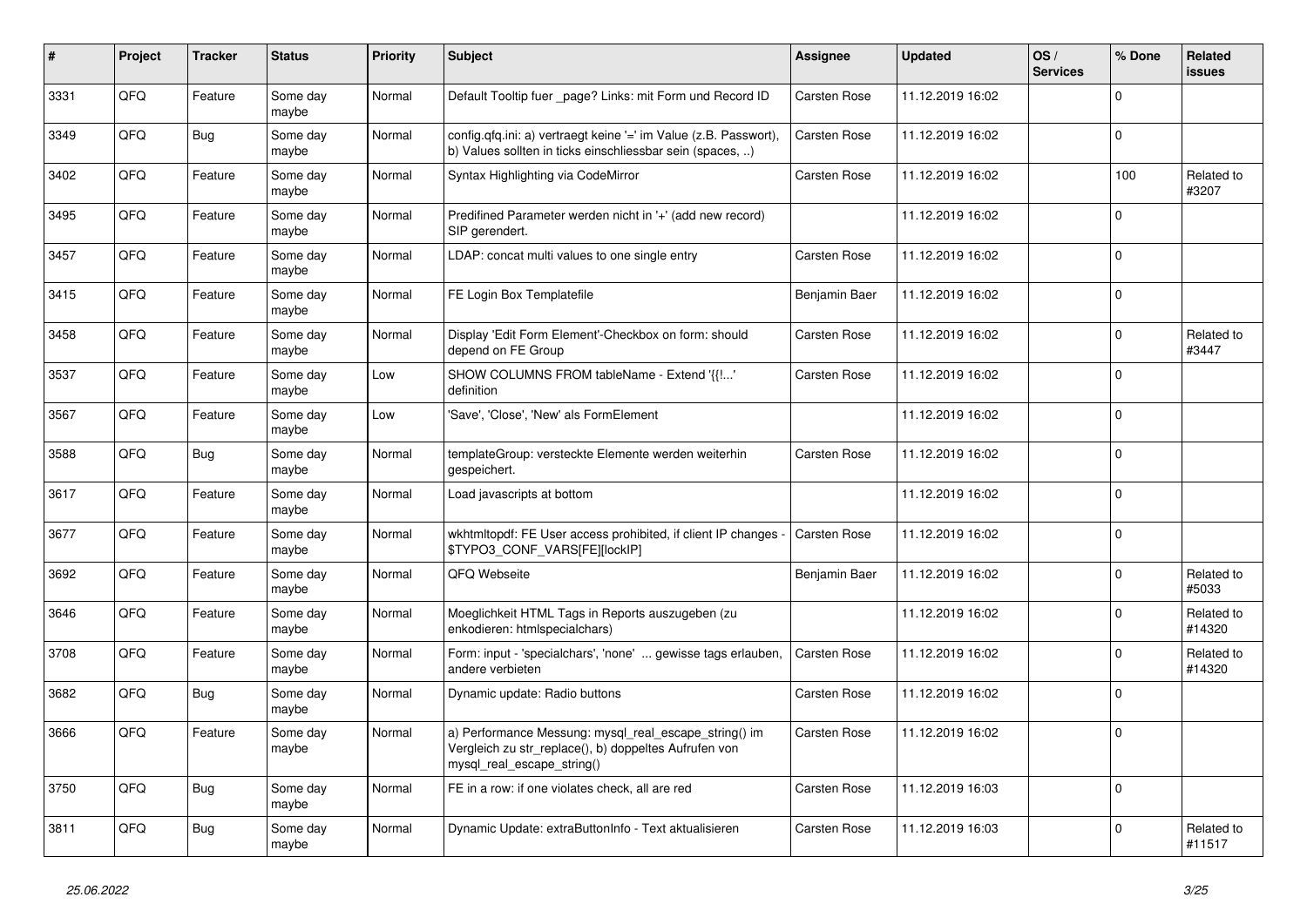| $\vert$ # | Project | <b>Tracker</b> | <b>Status</b>     | <b>Priority</b> | <b>Subject</b>                                                                                                                                           | Assignee            | <b>Updated</b>   | OS/<br><b>Services</b> | % Done      | Related<br>issues                           |
|-----------|---------|----------------|-------------------|-----------------|----------------------------------------------------------------------------------------------------------------------------------------------------------|---------------------|------------------|------------------------|-------------|---------------------------------------------|
| 3877      | QFQ     | Feature        | Some day<br>maybe | Normal          | FormEditor: die Felder die aktuell nicht gebraucht werden nur<br>auf readonly/disabled setzen (nicht ausblenden > das irritiert.                         | <b>Carsten Rose</b> | 11.12.2019 16:03 |                        | $\Omega$    |                                             |
| 3878      | QFQ     | Feature        | Some day<br>maybe | Normal          | Form 'FormElement': Spalte 'name' typeAhead mit<br>Spaltennamen der Primarytable.                                                                        |                     | 11.12.2019 16:03 |                        | $\Omega$    |                                             |
| 3879      | QFQ     | Feature        | Some day<br>maybe | Normal          | Form 'FormElement': Beim Feld 'name' rechts in der Notiz<br>einen Link einblenden - a) aktuelle Definition anzeigen, b)<br>Spalte in der Tabelle anlegen |                     | 11.12.2019 16:03 |                        | $\mathbf 0$ |                                             |
| 3895      | QFQ     | <b>Bug</b>     | Some day<br>maybe | Normal          | typeahead pedantic: on lehrkredit Idap webpass - if only one<br>person is in dropdown, such person can't be selected                                     | <b>Carsten Rose</b> | 11.12.2019 16:03 |                        | $\mathbf 0$ |                                             |
| 3882      | QFQ     | <b>Bug</b>     | Some day<br>maybe | Normal          | templateGroup: disable 'add' if limit is reached - funktioniert<br>nicht wenn bereits records existierten                                                | <b>Carsten Rose</b> | 11.12.2019 16:03 |                        | $\Omega$    |                                             |
| 3941      | QFQ     | Feature        | Some day<br>maybe | Normal          | sglAfter: es sollten mehrere moeglich sein                                                                                                               | <b>Carsten Rose</b> | 11.12.2019 16:03 |                        | $\Omega$    | Related to<br>#3942                         |
| 3900      | QFQ     | Feature        | Some day<br>maybe | Normal          | Extend documentation of 'Copy / Paste'                                                                                                                   | <b>Carsten Rose</b> | 11.12.2019 16:03 |                        | $\Omega$    | Related to<br>#3899                         |
| 3905      | QFQ     | Feature        | Some day<br>maybe | Normal          | Documentation: Best Practice anhand eines Online<br>Bewerbungstools                                                                                      | Carsten Rose        | 11.12.2019 16:03 |                        | $\Omega$    |                                             |
| 3991      | QFQ     | Feature        | Some day<br>maybe | Normal          | report: Columnname ' skipWrap' skips 'fbeg', 'fend'                                                                                                      | <b>Carsten Rose</b> | 11.12.2019 16:03 |                        | $\Omega$    |                                             |
| 4008      | QFQ     | <b>Bug</b>     | Some day<br>maybe | Normal          | FormElemen.type=sendmail: wrong 'TO' if 'real<br>name <rea@mail.to>' is used</rea@mail.to>                                                               | Carsten Rose        | 11.12.2019 16:03 |                        | $\Omega$    |                                             |
| 3947      | QFQ     | Feature        | Some day<br>maybe | Normal          | Attack detectect: logout current user                                                                                                                    | <b>Carsten Rose</b> | 11.12.2019 16:03 |                        | $\Omega$    | Related to<br>#5458.<br>Related to<br>#6299 |
| 3942      | QFQ     | Feature        | Some day<br>maybe | Normal          | Action Elemente: neu generierte IDs via FE weitergeben                                                                                                   | <b>Carsten Rose</b> | 11.12.2019 16:03 |                        | $\Omega$    | Related to<br>#3941                         |
| 4018      | QFQ     | Feature        | Some day<br>maybe | Normal          | typeahead: solve problem with potential long query<br>parameter                                                                                          | Carsten Rose        | 11.12.2019 16:03 |                        | $\Omega$    |                                             |
| 4026      | QFQ     | Feature        | Some day<br>maybe | Normal          | sqlLog.sql: log number of FE.id                                                                                                                          | <b>Carsten Rose</b> | 11.12.2019 16:03 |                        | $\Omega$    | Related to<br>#5458                         |
| 4027      | QFQ     | Feature        | Some day<br>maybe | Normal          | Missing: orange 'check' / 'bullet'                                                                                                                       |                     | 11.12.2019 16:03 |                        | $\Omega$    |                                             |
| 4138      | QFQ     | <b>Bug</b>     | Some day<br>maybe | Normal          | style fehlt                                                                                                                                              |                     | 11.12.2019 16:03 |                        | $\Omega$    |                                             |
| 4122      | QFQ     | <b>Bug</b>     | Some day<br>maybe | Normal          | file: Render Mode hat keinen Effekt                                                                                                                      |                     | 11.12.2019 16:03 |                        | $\Omega$    |                                             |
| 4197      | QFQ     | Feature        | Some day<br>maybe | Normal          | Unit Test fuer JSON Stream von QuickFormQuery.php ><br>doForm()                                                                                          | Carsten Rose        | 11.12.2019 16:03 |                        | $\Omega$    |                                             |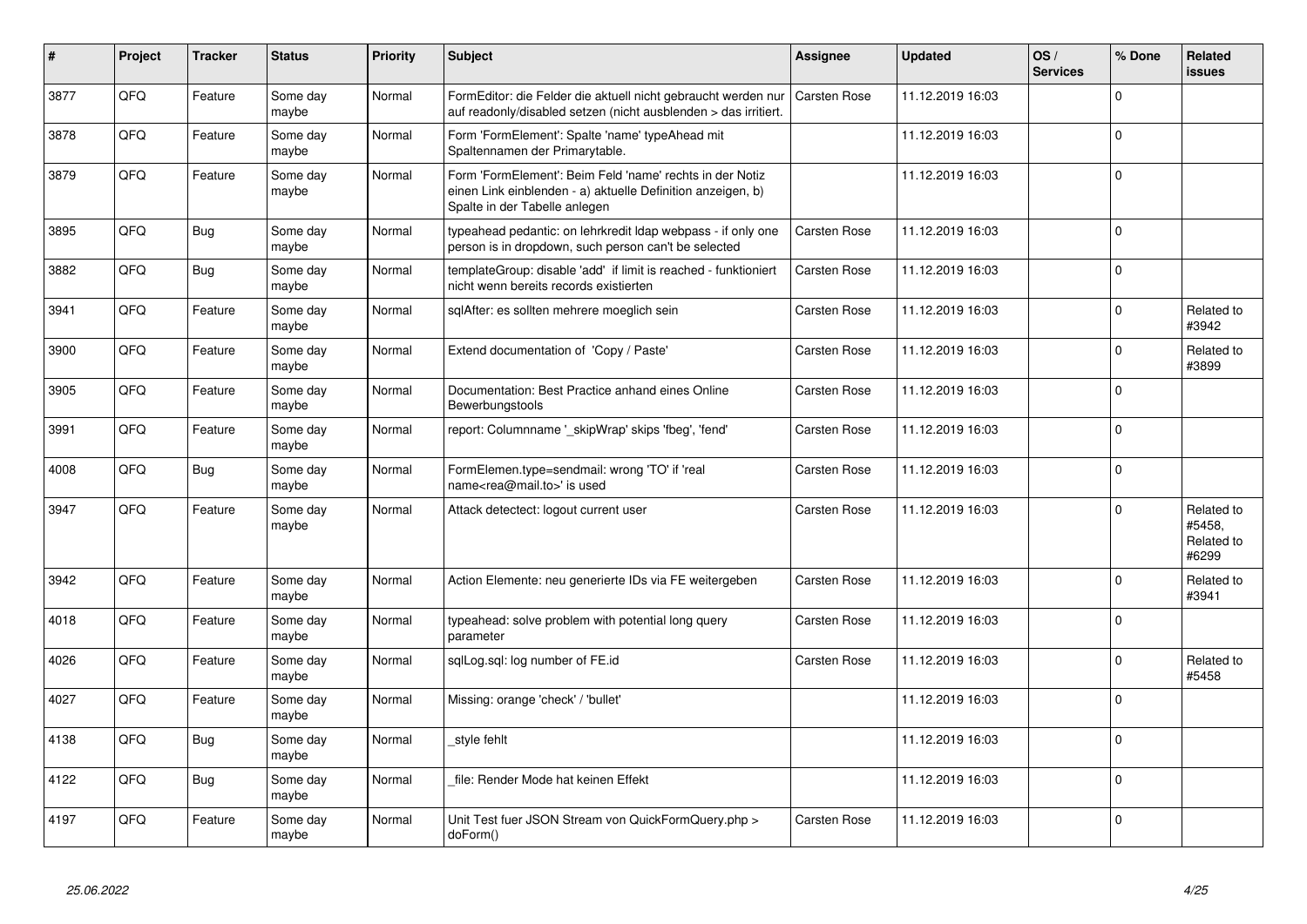| $\vert$ # | Project | <b>Tracker</b> | <b>Status</b>     | <b>Priority</b> | <b>Subject</b>                                                                                                     | <b>Assignee</b>     | <b>Updated</b>   | OS/<br><b>Services</b> | % Done         | Related<br>issues                           |
|-----------|---------|----------------|-------------------|-----------------|--------------------------------------------------------------------------------------------------------------------|---------------------|------------------|------------------------|----------------|---------------------------------------------|
| 4259      | QFQ     | Feature        | Some day<br>maybe | Normal          | Instant trigger a cron job                                                                                         | Carsten Rose        | 11.12.2019 16:03 |                        | $\Omega$       |                                             |
| 4293      | QFQ     | <b>Bug</b>     | Some day<br>maybe | Normal          | Download broken if token 'd:' is missing - but no error<br>message                                                 | <b>Carsten Rose</b> | 11.12.2019 16:03 |                        | $\mathbf 0$    | Related to<br>#7514                         |
| 1623      | QFQ     | Feature        | Some day<br>maybe | Normal          | RealURL                                                                                                            |                     | 11.12.2019 16:03 |                        | 30             |                                             |
| 1251      | QFQ     | Feature        | Some day<br>maybe | Normal          | QF: Combo                                                                                                          |                     | 11.12.2019 16:03 |                        | $\Omega$       |                                             |
| 1253      | QFQ     | Feature        | Some day<br>maybe | Normal          | QF: Colorpicker                                                                                                    |                     | 11.12.2019 16:03 |                        | $\Omega$       |                                             |
| 1510      | QFQ     | Feature        | Some day<br>maybe | Normal          | jquery von google laden, falls das nicht geht lokal                                                                |                     | 11.12.2019 16:03 |                        | $\Omega$       |                                             |
| 1635      | QFQ     | Feature        | Some day<br>maybe | Normal          | QFQ Extension content record: weitere Optionen einblenden.                                                         | Carsten Rose        | 11.12.2019 16:03 |                        | $\Omega$       |                                             |
| 1946      | QFQ     | Feature        | Some day<br>maybe | Normal          | Kontrolle ob der ReadOnly Modus bei den<br>Formularelementen korrekt implementiert ist                             | <b>Carsten Rose</b> | 11.12.2019 16:03 |                        | $\Omega$       |                                             |
| 2063      | QFQ     | <b>Bug</b>     | Some day<br>maybe | Normal          | Pills auf 'inaktiv' setzen falls keine Element auf dem Pill<br>sichtbar sind.                                      | Benjamin Baer       | 11.12.2019 16:03 |                        | $\Omega$       | Related to<br>#3752                         |
| 2084      | QFQ     | Feature        | Some day<br>maybe | Normal          | Mailto mit encryption: Subrecord                                                                                   | <b>Carsten Rose</b> | 11.12.2019 16:03 |                        | $\Omega$       | Related to<br>#2082                         |
| 2950      | QFQ     | Feature        | Some day<br>maybe | Normal          | Inhalt QFQ Records als File                                                                                        |                     | 11.12.2019 16:03 |                        | $\mathbf 0$    |                                             |
| 2995      | QFQ     | Feature        | Some day<br>maybe | Normal          | Dropdown JQuery Plugin: 'chosen' - Moeglichkeit um Select<br>Listen mehr Funktion zu geben. Kein Bootstrap noetig. | <b>Carsten Rose</b> | 11.12.2019 16:03 |                        | $\Omega$       |                                             |
| 3216      | QFQ     | Feature        | Some day<br>maybe | Normal          | dynamic update für checkbox label2                                                                                 | <b>Carsten Rose</b> | 11.12.2019 16:03 |                        | $\Omega$       | Related to<br>#2081                         |
| 3130      | QFQ     | <b>Bug</b>     | Some day<br>maybe | Normal          | Debug Info's nicht korrekt nach 'New > Save'.                                                                      | Carsten Rose        | 11.12.2019 16:03 |                        | $\Omega$       | Related to<br>#3253                         |
| 3267      | QFQ     | Feature        | Some day<br>maybe | Normal          | 2 Forms auf einer Seite: real + Read only                                                                          | Carsten Rose        | 11.12.2019 16:03 |                        | $\Omega$       |                                             |
| 4023      | QFQ     | Feature        | New               | Normal          | prepared statements - FE action: salveld, sqllnsert,<br>sqlUpdate, sqlDelete, sqlBefore, sqlAfter                  | <b>Carsten Rose</b> | 11.12.2019 16:15 |                        | $\Omega$       |                                             |
| 2361      | QFQ     | Feature        | New               | Normal          | Logging wer/wann/wo welches Formular aufgerufen hat                                                                | <b>Carsten Rose</b> | 11.12.2019 16:15 |                        | $\Omega$       | Related to<br>#4432,<br>Related to<br>#7480 |
| 7480      | QFQ     | Feature        | <b>New</b>        | Normal          | Record History (Undo / Redo)                                                                                       | Carsten Rose        | 11.12.2019 16:16 |                        | $\Omega$       | Related to<br>#2361                         |
| 6602      | QFQ     | Feature        | New               | Normal          | Formlet: in Report auf Mausklick ein mini-form oeffnen                                                             | Carsten Rose        | 11.12.2019 16:16 |                        | $\overline{0}$ |                                             |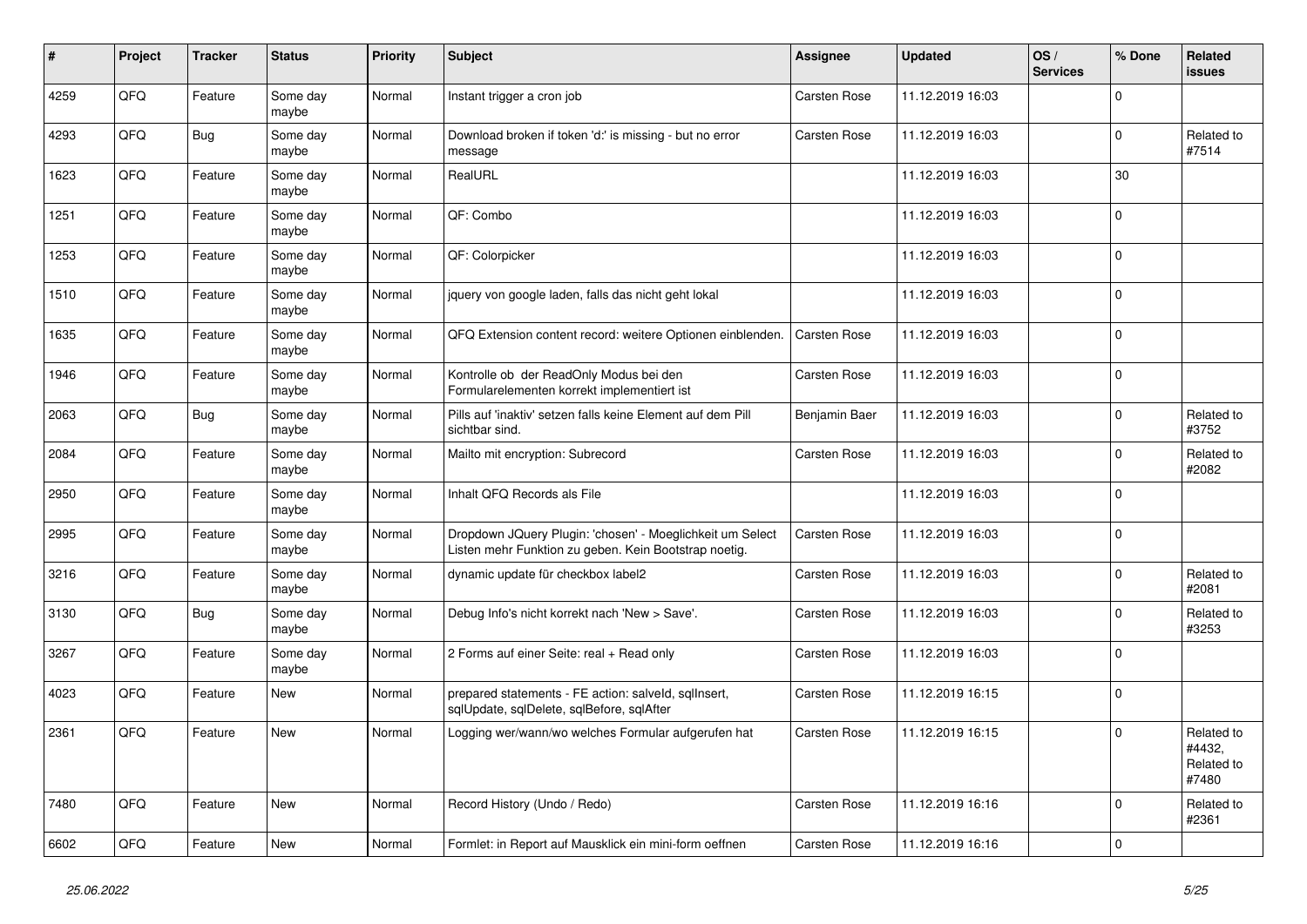| ∦    | Project | <b>Tracker</b> | <b>Status</b> | <b>Priority</b> | Subject                                                                                                                               | Assignee            | <b>Updated</b>   | OS/<br><b>Services</b> | % Done      | Related<br>issues          |
|------|---------|----------------|---------------|-----------------|---------------------------------------------------------------------------------------------------------------------------------------|---------------------|------------------|------------------------|-------------|----------------------------|
| 4756 | QFQ     | Bug            | New           | Normal          | Form dirty even nothing changes                                                                                                       | <b>Carsten Rose</b> | 11.12.2019 16:16 |                        | $\Omega$    |                            |
| 8702 | QFQ     | Feature        | New           | Normal          | Load Record which is locked: missing user info                                                                                        | Carsten Rose        | 11.12.2019 16:16 |                        | $\mathbf 0$ | Related to<br>#9789        |
| 9777 | QFQ     | Feature        | <b>New</b>    | Normal          | Logging QFQ Variables                                                                                                                 | <b>Carsten Rose</b> | 16.12.2019 17:17 |                        | $\mathbf 0$ |                            |
| 9853 | QFQ     | Feature        | New           | Normal          | Check das SQL / QFQ / Mail Logfile geschrieben wird                                                                                   |                     | 09.01.2020 11:15 |                        | $\mathbf 0$ |                            |
| 9927 | QFQ     | Feature        | New           | Normal          | QFQ Update: a) Update nur machen wenn BE User<br>eingeloggt ist., b) Bei Fehler genaue Meldung welcher<br>Updateschritt Probleme hat. | Carsten Rose        | 22.01.2020 12:59 |                        | $\mathbf 0$ |                            |
| 7660 | QFQ     | Feature        | <b>New</b>    | Normal          | IMAP: import mails to DB, move / delete mails                                                                                         | <b>Carsten Rose</b> | 01.02.2020 09:52 |                        | $\mathbf 0$ |                            |
| 5782 | QFQ     | Feature        | New           | Normal          | NextCloud API                                                                                                                         | <b>Carsten Rose</b> | 01.02.2020 10:02 |                        | $\Omega$    |                            |
| 7920 | QFQ     | Feature        | New           | Normal          | FE: Syntax Highlight, Zeinlenumbruch                                                                                                  | <b>Carsten Rose</b> | 01.02.2020 10:03 |                        | $\mathbf 0$ |                            |
| 3782 | QFQ     | <b>Bug</b>     | Priorize      | Normal          | Bei fehlerhafter Eingabe (z.B. Datum) sollte das erwartete<br>Format angezeigt werden                                                 | Carsten Rose        | 01.02.2020 10:13 |                        | $\Omega$    |                            |
| 5942 | QFQ     | Feature        | Priorize      | Normal          | "L' and 'type': append to links, generate via ' link' by using 'u:'                                                                   | <b>Carsten Rose</b> | 01.02.2020 10:13 |                        | $\Omega$    |                            |
| 7616 | QFQ     | Bug            | Priorize      | Normal          | Selectlist with Enum & Dynamic Update                                                                                                 | Carsten Rose        | 01.02.2020 10:13 |                        | 0           |                            |
| 6574 | QFQ     | Bug            | Priorize      | Normal          | gfg.log: Fehlermeldung wurde angezeigt, aber nicht geloggt                                                                            | <b>Carsten Rose</b> | 01.02.2020 10:13 |                        | $\mathbf 0$ |                            |
| 7522 | QFQ     | Feature        | Priorize      | Normal          | Inserting default index.html to folder (Avoid Apache Indexing)                                                                        | <b>Carsten Rose</b> | 01.02.2020 10:13 |                        | $\mathbf 0$ |                            |
| 7290 | QFQ     | Feature        | Priorize      | Normal          | FormEditor: title as textarea if LEN(title)>60                                                                                        | Carsten Rose        | 01.02.2020 10:13 |                        | $\mathbf 0$ | <b>Blocked by</b><br>#7682 |
| 6998 | QFQ     | Feature        | Priorize      | Normal          | Form: with debug=on show column information as tooltip of<br>column label                                                             | Carsten Rose        | 01.02.2020 10:13 |                        | $\Omega$    |                            |
| 7217 | QFQ     | Feature        | Priorize      | Normal          | Download: notice User if `_sip=?` is missing                                                                                          | <b>Carsten Rose</b> | 01.02.2020 10:13 |                        | $\mathbf 0$ |                            |
| 8034 | QFQ     | Feature        | Priorize      | Normal          | FormElement 'data': 22.22.2222 should not be accepted                                                                                 | Carsten Rose        | 01.02.2020 10:13 |                        | $\mathbf 0$ |                            |
| 8037 | QFQ     | Bug            | Priorize      | Normal          | FE.type=upload (advanced mode): {{slaveId:V}} missing<br>during dynamic update                                                        | Carsten Rose        | 01.02.2020 10:13 |                        | $\mathbf 0$ |                            |
| 7656 | QFQ     | Bug            | Priorize      | Normal          | FE with required, 'pattern' and 'extraButtonLock': always<br>complain about missing value                                             | Carsten Rose        | 01.02.2020 10:13 |                        | $\mathbf 0$ |                            |
| 8584 | QFQ     | Feature        | Priorize      | Normal          | FE 'Action' - never assign to Container (except Template<br>Group)                                                                    | Carsten Rose        | 01.02.2020 10:13 |                        | $\Omega$    |                            |
| 8585 | QFG     | Feature        | Priorize      | Normal          | Enhance Error message for 'unknown form'                                                                                              | Carsten Rose        | 01.02.2020 10:13 |                        | 0           |                            |
| 7630 | QFQ     | Feature        | Priorize      | Normal          | detailed error message for simple upload                                                                                              | Carsten Rose        | 01.02.2020 10:13 |                        | $\mathbf 0$ |                            |
| 9947 | QFQ     | Bug            | Priorize      | Normal          | Unwanted error message if missing 'typeAheadSqlPrefetch'                                                                              | Carsten Rose        | 01.02.2020 10:13 |                        | $\mathbf 0$ |                            |
| 9900 | QFQ     | Feature        | Priorize      | Normal          | Generic API Call: tt-content record >> JSON                                                                                           | Carsten Rose        | 01.02.2020 10:13 |                        | 0           |                            |
| 9862 | QFQ     | <b>Bug</b>     | Priorize      | Normal          | Failed writing to sql mail qfq.log should throw an exception                                                                          | Carsten Rose        | 01.02.2020 10:13 |                        | 0           |                            |
| 9975 | QFQ     | Bug            | Priorize      | Normal          | Dropdown Menu: 'r:3' broken                                                                                                           | Carsten Rose        | 01.02.2020 10:13 |                        | 0           |                            |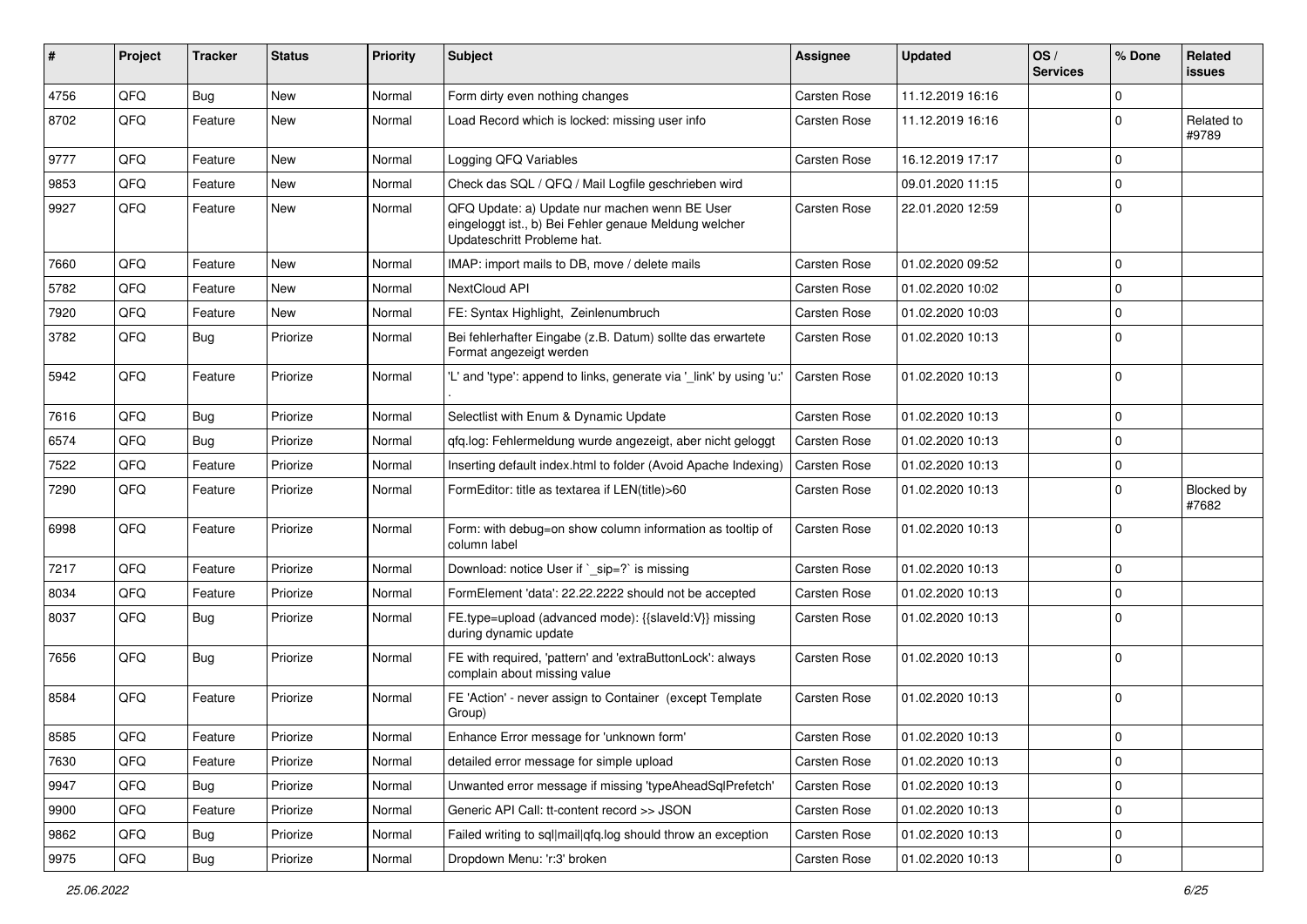| #     | Project | <b>Tracker</b> | <b>Status</b>     | <b>Priority</b> | <b>Subject</b>                                                                                                       | <b>Assignee</b>     | <b>Updated</b>   | OS/<br><b>Services</b> | % Done      | Related<br><b>issues</b> |
|-------|---------|----------------|-------------------|-----------------|----------------------------------------------------------------------------------------------------------------------|---------------------|------------------|------------------------|-------------|--------------------------|
| 9983  | QFQ     | Feature        | <b>New</b>        | Normal          | Report Notation: new keyword 'range'                                                                                 | <b>Carsten Rose</b> | 01.02.2020 15:55 |                        | $\Omega$    |                          |
| 2643  | QFQ     | Bug            | Some day<br>maybe | Normal          | Zend / PHP Webinars anschauen                                                                                        | Carsten Rose        | 01.02.2020 15:56 |                        | $\Omega$    |                          |
| 9024  | QFQ     | <b>Bug</b>     | Some day<br>maybe | Normal          | QFQ Einarbeitung                                                                                                     |                     | 01.02.2020 15:56 |                        | $\Omega$    |                          |
| 9855  | QFQ     | <b>Bug</b>     | New               | Normal          | <b>Required Check</b>                                                                                                |                     | 01.02.2020 15:56 |                        | $\mathbf 0$ |                          |
| 9535  | QFQ     | <b>Bug</b>     | Feedback          | Normal          | Report:  AS ' vertical' - column to wide - vertical >> rot45,<br>rot <sub>90</sub>                                   | Benjamin Baer       | 01.02.2020 15:56 |                        | $\Omega$    |                          |
| 9898  | QFQ     | <b>Bug</b>     | Feedback          | Normal          | Formular trotz Timeout gespeichert                                                                                   | Benjamin Baer       | 01.02.2020 15:56 |                        | $\mathbf 0$ |                          |
| 9773  | QFQ     | <b>Bug</b>     | <b>New</b>        | Normal          | form.parameter.formModeGlobal=requiredOff                                                                            | Carsten Rose        | 01.02.2020 15:56 |                        | $\Omega$    |                          |
| 10014 | QFQ     | Feature        | New               | Normal          | Manual.rst: describe behaviour and process order of<br>fillStoreVar, slaveId, sqlBefore,                             | Carsten Rose        | 01.02.2020 22:31 |                        | $\Omega$    |                          |
| 9928  | QFQ     | Feature        | Priorize          | Normal          | SpecialColumnName: a) Deprecated: ' AS "_+tag " ', b)<br>New: ' AS " <tag1> <tag2>"</tag2></tag1>                    | <b>Carsten Rose</b> | 01.02.2020 23:17 |                        | $\Omega$    | Related to<br>#9929      |
| 8277  | QFQ     | Feature        | Priorize          | Normal          | fe.parameter.default=                                                                                                | <b>Carsten Rose</b> | 01.02.2020 23:17 |                        | $\mathbf 0$ | Related to<br>#8113      |
| 9968  | QFQ     | Feature        | Priorize          | Normal          | Tooltip in Links for Developer                                                                                       | <b>Carsten Rose</b> | 01.02.2020 23:17 |                        | $\mathbf 0$ |                          |
| 3613  | QFQ     | Bug            | Some dav<br>maybe | Normal          | note /note unchecked -> note div (col-md) wird weiterhin<br>gerendert                                                | Elias Villiger      | 01.02.2020 23:19 |                        | 100         |                          |
| 4528  | QFQ     | <b>Bug</b>     | Some day<br>maybe | Normal          | extraButtonLock mit SQLAhead Bug                                                                                     | Carsten Rose        | 01.02.2020 23:19 |                        | $\Omega$    |                          |
| 4583  | QFQ     | Bug            | Some day<br>maybe | Normal          | Dynamic Update bei TypeAhead Feldern                                                                                 | <b>Carsten Rose</b> | 01.02.2020 23:19 |                        | $\mathbf 0$ |                          |
| 4092  | QFQ     | <b>Bug</b>     | Some day<br>maybe | Normal          | 1) Logging verbessern wann welches FE warum ausgefuehrt<br>wird, 2) Documentation: Best Practice Template Group      | <b>Carsten Rose</b> | 01.02.2020 23:19 |                        | $\mathbf 0$ | Related to<br>#3504      |
| 4606  | QFQ     | Feature        | Some day<br>maybe | Normal          | link: qualifier to render bootstrap button                                                                           | Carsten Rose        | 01.02.2020 23:19 |                        | $\Omega$    |                          |
| 5389  | QFQ     | Feature        | Some day<br>maybe | Normal          | QFQ Design: Multline label / note                                                                                    | Benjamin Baer       | 01.02.2020 23:19 |                        | $\Omega$    |                          |
| 4872  | QFQ     | Feature        | Some day<br>maybe | Normal          | Fields of Typo3 page available in STORE_TYPO3                                                                        | Carsten Rose        | 01.02.2020 23:19 |                        | $\Omega$    |                          |
| 5021  | QFQ     | <b>Bug</b>     | Some dav<br>maybe | Normal          | FE.typ=extra - during save displays error 'datum2' already<br>filled in STORE_SIP - the value is stored nevertheless | <b>Carsten Rose</b> | 01.02.2020 23:19 |                        | $\Omega$    | Related to<br>#3875      |
| 5132  | QFQ     | Feature        | Some day<br>maybe | Normal          | Error Message sendmail missing attachment: more details                                                              | Carsten Rose        | 01.02.2020 23:19 |                        | $\Omega$    |                          |
| 4869  | QFQ     | Feature        | Some day<br>maybe | Normal          | Dynamic Update (show, hide, readonly?, required?) for<br><b>Template Group Elements</b>                              | Carsten Rose        | 01.02.2020 23:19 |                        | $\Omega$    | Related to<br>#4865      |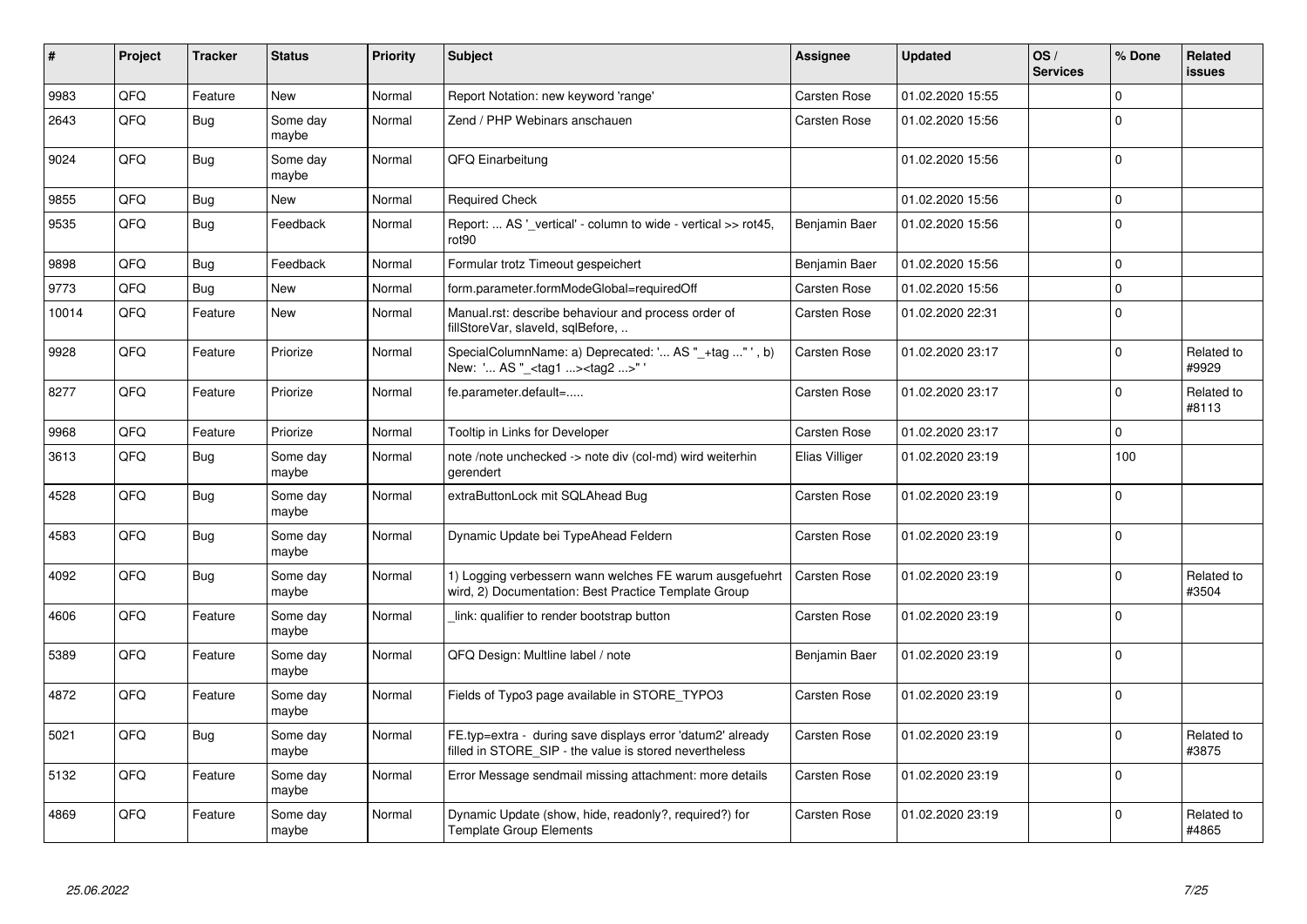| #    | Project | <b>Tracker</b> | <b>Status</b>     | <b>Priority</b> | <b>Subject</b>                                                                   | <b>Assignee</b>     | <b>Updated</b>   | OS/<br><b>Services</b> | % Done       | Related<br>issues   |
|------|---------|----------------|-------------------|-----------------|----------------------------------------------------------------------------------|---------------------|------------------|------------------------|--------------|---------------------|
| 5706 | QFQ     | <b>Bug</b>     | Some day<br>maybe | Normal          | upload: fileDestination needs to be sanatized                                    | <b>Carsten Rose</b> | 01.02.2020 23:19 |                        | 0            |                     |
| 5805 | QFQ     | Feature        | Some day<br>maybe | Normal          | TypeAHead SQL value instead of key stored                                        |                     | 01.02.2020 23:19 |                        | $\mathbf{0}$ | Related to<br>#5444 |
| 5852 | QFQ     | Feature        | Some day<br>maybe | Normal          | Logging: mail.log / sql.log - im FE anzeigen und via AJAX<br>aktualisieren       | <b>Carsten Rose</b> | 01.02.2020 23:19 |                        | 0            | Related to<br>#5885 |
| 5557 | QFQ     | <b>Bug</b>     | Some day<br>maybe | Normal          | Form load: STORE_RECORD filled, but should be empty                              | Carsten Rose        | 01.02.2020 23:19 |                        | $\Omega$     |                     |
| 5877 | QFQ     | <b>Bug</b>     | Some day<br>maybe | Normal          | FE.type=note:bsColumn strange behaviour                                          |                     | 01.02.2020 23:19 |                        | $\mathbf 0$  |                     |
| 5579 | QFQ     | Feature        | Some day<br>maybe | Normal          | Enhance Doc / Presentation: variable type 'link column type'                     | <b>Carsten Rose</b> | 01.02.2020 23:19 |                        | $\Omega$     |                     |
| 5768 | QFQ     | <b>Bug</b>     | Some day<br>maybe | Normal          | '{{pageLanguage:T}}' missing if QFQ is called via api                            | <b>Carsten Rose</b> | 01.02.2020 23:19 |                        | $\mathbf{0}$ |                     |
| 5991 | QFQ     | <b>Bug</b>     | Some day<br>maybe | Normal          | URLs with ' ' or long parameter are problematic                                  | <b>Carsten Rose</b> | 01.02.2020 23:19 |                        | 0            |                     |
| 6704 | QFQ     | Feature        | Some day<br>maybe | Normal          | Upload Mode: Bilder in Notizen rechts sollen aktuellen<br>Upload repräsentieren. |                     | 01.02.2020 23:19 |                        | 0            | Related to<br>#3264 |
| 5895 | QFQ     | Feature        | Some day<br>maybe | Normal          | Tutorial: List of all QFQ Features                                               |                     | 01.02.2020 23:19 |                        | $\mathbf 0$  |                     |
| 6084 | QFQ     | Feature        | Some day<br>maybe | Normal          | New escape type: 'D' - convert date                                              |                     | 01.02.2020 23:19 |                        | $\mathbf 0$  |                     |
| 5983 | QFQ     | Feature        | Some day<br>maybe | Normal          | Form Submit (save & update): normalize date/-time FE                             | <b>Carsten Rose</b> | 01.02.2020 23:19 |                        | $\mathbf 0$  |                     |
| 5923 | QFQ     | Feature        | Some day<br>maybe | Normal          | fillStoreSystemBySqlLate                                                         |                     | 01.02.2020 23:19 |                        | $\mathbf 0$  |                     |
| 5893 | QFQ     | Feature        | Some day<br>maybe | Normal          | Edit on double-click                                                             |                     | 01.02.2020 23:19 |                        | 0            | Related to<br>#5894 |
| 7100 | QFQ     | Feature        | Some day<br>maybe | Normal          | Download: log access, max downloads, time limit                                  |                     | 01.02.2020 23:19 |                        | $\Omega$     |                     |
| 8056 | QFQ     | Feature        | Some day<br>maybe | Normal          | Termin Organisation (Reservation)                                                |                     | 01.02.2020 23:19 |                        | $\Omega$     | Related to<br>#8658 |
| 7281 | QFQ     | Bug            | Some day<br>maybe | Normal          | Subrecords: on large screen separator line too short                             |                     | 01.02.2020 23:19 |                        | 0            |                     |
| 7921 | QFG     | Feature        | Some day<br>maybe | Normal          | Rest API Export: URL kuerzer machen                                              |                     | 01.02.2020 23:19 |                        | 0            |                     |
| 8522 | QFQ     | Feature        | Some day<br>maybe | Normal          | build QFQ - npm warnings                                                         | Benjamin Baer       | 01.02.2020 23:19 |                        | 50           |                     |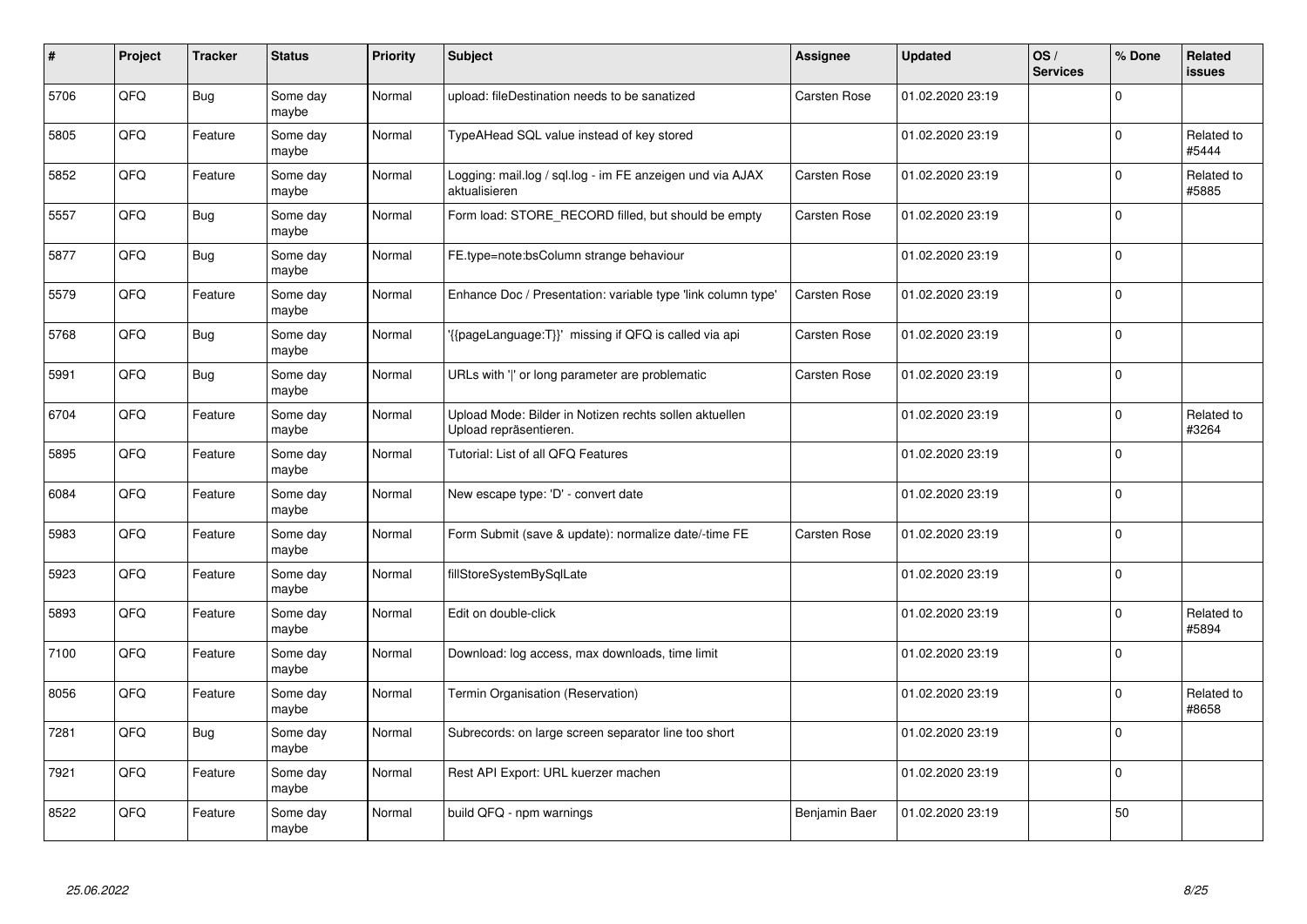| #    | Project | <b>Tracker</b> | <b>Status</b>     | <b>Priority</b> | <b>Subject</b>                                                                                                                                           | Assignee            | <b>Updated</b>   | OS/<br><b>Services</b> | % Done       | Related<br>issues                           |
|------|---------|----------------|-------------------|-----------------|----------------------------------------------------------------------------------------------------------------------------------------------------------|---------------------|------------------|------------------------|--------------|---------------------------------------------|
| 4398 | QFQ     | <b>Bug</b>     | Some day<br>maybe | Normal          | Typeahead: mouse click in a prefilled input opens a single<br>item dropdown with the current value - click on it seems to<br>set the value, not the key. | Benjamin Baer       | 01.02.2020 23:20 |                        | $\Omega$     | Related to<br>#4457                         |
| 4454 | QFQ     | <b>Bug</b>     | Some day<br>maybe | Normal          | Required Elements: multiple elements in a row - whole row<br>marked if only one input is empty.                                                          | Benjamin Baer       | 01.02.2020 23:20 |                        | $\Omega$     |                                             |
| 4435 | QFQ     | Feature        | Some day<br>maybe | Normal          | Report: striptags - specify allowed tags                                                                                                                 |                     | 01.02.2020 23:20 |                        | $\mathbf 0$  |                                             |
| 1234 | QFQ     | Feature        | Some day<br>maybe | Normal          | QF: Record numbering: Im Grid soll in Spalte 1optional die<br>laufende Nummer der Records angezeigt werden.                                              |                     | 01.02.2020 23:20 |                        | $\Omega$     |                                             |
| 955  | QFQ     | Feature        | Some day<br>maybe | Normal          | QF: Notizen vor/nach dem Form                                                                                                                            |                     | 01.02.2020 23:20 |                        | $\Omega$     |                                             |
| 4439 | QFQ     | Feature        | Some day<br>maybe | Normal          | Log: report all actions fired by an FE Element, incl. the<br>original directive (slaveld, sgllnsert, )                                                   |                     | 01.02.2020 23:20 |                        | $\Omega$     | Related to<br>#4432,<br>Related to<br>#5458 |
| 4433 | QFQ     | Feature        | Some day<br>maybe | Normal          | Log when SIP will be destroyed by QFQ for any (security)<br>reason                                                                                       |                     | 01.02.2020 23:20 |                        | $\mathbf 0$  | Related to<br>#4432,<br>Related to<br>#5458 |
| 4328 | QFQ     | <b>Bug</b>     | Some day<br>maybe | Normal          | Error Message: Show FE name/number on problems in FE                                                                                                     | Carsten Rose        | 01.02.2020 23:20 |                        | $\Omega$     |                                             |
| 4330 | QFQ     | Feature        | Some day<br>maybe | Normal          | Error Message: report missing {{ / }} in sqlUpdate, sqlInsert,<br>sqlDelete, sqlAfter, sqlBefore in FE action elements.                                  | Carsten Rose        | 01.02.2020 23:20 |                        | $\Omega$     |                                             |
| 4651 | QFQ     | Bug            | Some day<br>maybe | Normal          | "Loading document" Modal wird angezeigt bei uzhcd type=2<br>Ansicht                                                                                      | Carsten Rose        | 01.02.2020 23:20 |                        | $\mathbf 0$  |                                             |
| 5342 | QFQ     | Feature        | Some day<br>maybe | Normal          | link - with HTML Attributes                                                                                                                              |                     | 01.02.2020 23:20 |                        | $\mathbf{0}$ | Related to<br>#14077                        |
| 4652 | QFQ     | Feature        | Some day<br>maybe | Normal          | UZH CD: Weiterleitung auf benutzerdefinierte 403/404 Seite                                                                                               | <b>Carsten Rose</b> | 01.02.2020 23:20 |                        | $\Omega$     |                                             |
| 4757 | QFQ     | Feature        | Some day<br>maybe | Normal          | Test subrecord: download links ok? Links ok?                                                                                                             | Carsten Rose        | 01.02.2020 23:20 |                        | $\Omega$     |                                             |
| 4816 | QFQ     | Feature        | Some day<br>maybe | Normal          | Templates for QFQ Reports (Tables, Radios, )                                                                                                             |                     | 01.02.2020 23:20 |                        | $\Omega$     |                                             |
| 5428 | QFQ     | Feature        | Some day<br>maybe | Normal          | secure thumbnail: late render on access.                                                                                                                 | Carsten Rose        | 01.02.2020 23:20 |                        | $\mathbf 0$  |                                             |
| 5455 | QFQ     | Feature        | Some day<br>maybe | Normal          | Mail Redirects grld abhaengig                                                                                                                            |                     | 01.02.2020 23:20 |                        | $\Omega$     |                                             |
| 5024 | QFQ     | Feature        | Some day<br>maybe | Normal          | Fabric: Generate PDF with edits                                                                                                                          | Benjamin Baer       | 01.02.2020 23:20 |                        | $\Omega$     | Related to<br>#10704                        |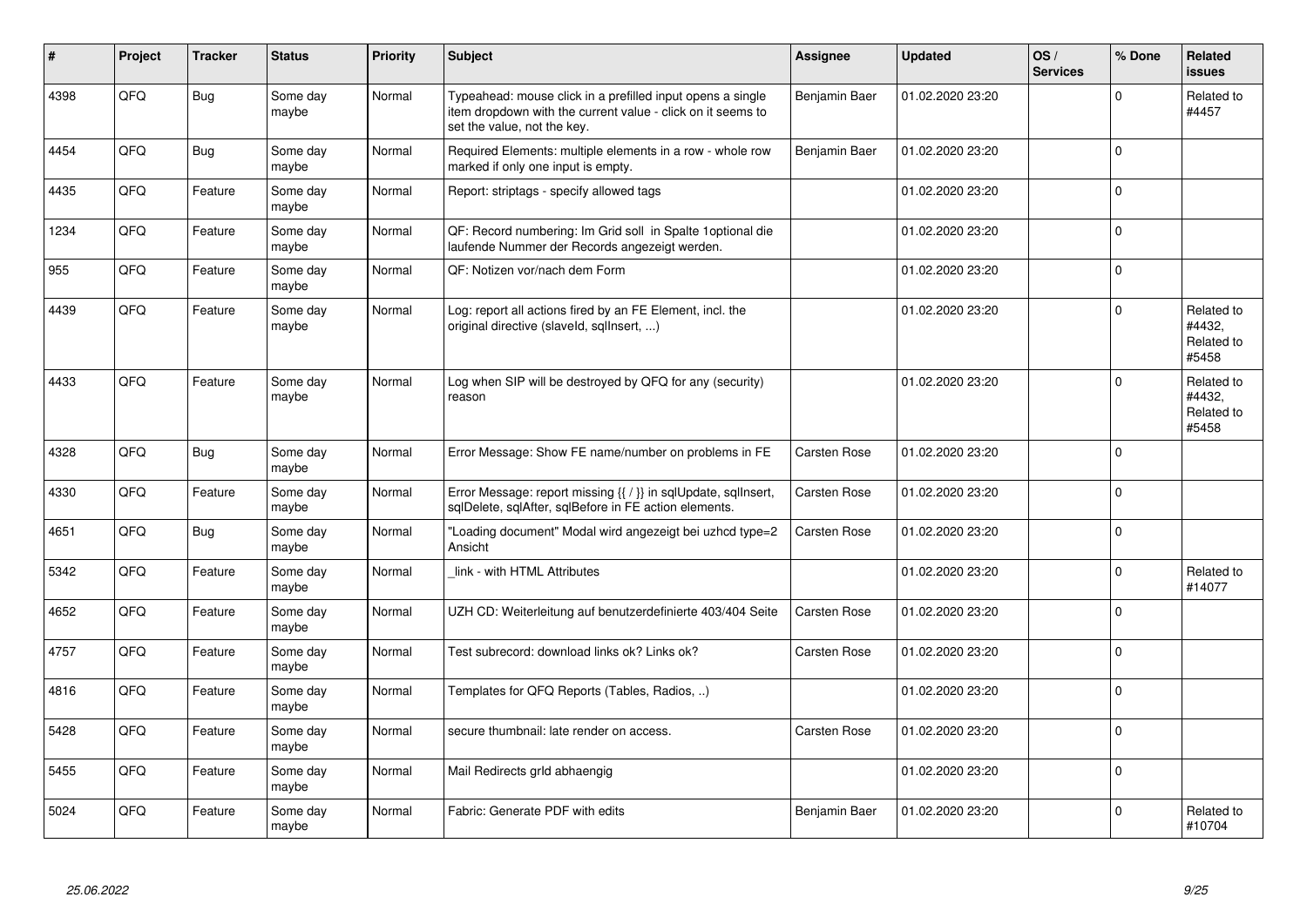| #    | Project | <b>Tracker</b> | <b>Status</b>     | <b>Priority</b> | <b>Subject</b>                                                                                                                                                | <b>Assignee</b>     | <b>Updated</b>   | OS/<br><b>Services</b> | % Done      | Related<br><b>issues</b>                    |
|------|---------|----------------|-------------------|-----------------|---------------------------------------------------------------------------------------------------------------------------------------------------------------|---------------------|------------------|------------------------|-------------|---------------------------------------------|
| 5665 | QFQ     | Feature        | Some day<br>maybe | Normal          | Versuch das '{{!' nicht mehr noetig ist.                                                                                                                      | <b>Carsten Rose</b> | 01.02.2020 23:20 |                        | 0           | Related to<br>#7432,<br>Related to<br>#7434 |
| 7402 | QFQ     | <b>Bug</b>     | Some day<br>maybe | Normal          | thumbnail cache: outdated picture when permission denied<br>and permission resolved.                                                                          |                     | 01.02.2020 23:20 |                        | $\Omega$    |                                             |
| 5851 | QFQ     | Feature        | Some day<br>maybe | Normal          | Queue System implementieren: MQTT, RabbitMQ                                                                                                                   |                     | 01.02.2020 23:20 |                        | $\mathbf 0$ | Related to<br>#5715                         |
| 5850 | QFQ     | Feature        | Some day<br>maybe | Normal          | Deployment: In QFQ Doc best practice fuer zeitgemaesses<br>Deployment beschreiben                                                                             |                     | 01.02.2020 23:20 |                        | 0           |                                             |
| 7101 | QFQ     | <b>Bug</b>     | Some day<br>maybe | Normal          | 'form' in SIP and 'report' - breaks                                                                                                                           |                     | 01.02.2020 23:20 |                        | $\Omega$    |                                             |
| 4343 | QFQ     | Feature        | Some day<br>maybe | Normal          | Link: Classifier to add 'attributes'                                                                                                                          | <b>Carsten Rose</b> | 01.02.2020 23:20 |                        | 0           | Related to<br>#14077                        |
| 4365 | QFQ     | Feature        | Some day<br>maybe | Normal          | Multi Language: new way of config                                                                                                                             | Carsten Rose        | 01.02.2020 23:20 |                        | $\Omega$    |                                             |
| 4443 | QFQ     | Feature        | Some day<br>maybe | Normal          | Form: multiple secondary tables                                                                                                                               |                     | 01.02.2020 23:20 |                        | $\mathbf 0$ |                                             |
| 4549 | QFQ     | <b>Bug</b>     | Some day<br>maybe | Normal          | TemplateGroups: FE.type SELECT loose selected value after<br>save                                                                                             | <b>Carsten Rose</b> | 01.02.2020 23:20 |                        | 0           | Related to<br>#4548,<br>Related to<br>#4771 |
| 4551 | QFQ     | Feature        | Some day<br>maybe | Normal          | Set 'pills' via dynamicUpdate to show/hide/disabled                                                                                                           |                     | 01.02.2020 23:20 |                        | $\Omega$    | Related to<br>#3752                         |
| 4640 | QFQ     | Feature        | Some day<br>maybe | Normal          | Rename System Forms                                                                                                                                           |                     | 01.02.2020 23:20 |                        | $\Omega$    |                                             |
| 4546 | QFQ     | Bug            | Some day<br>maybe | Normal          | NH: SIP storage is destroyed                                                                                                                                  |                     | 01.02.2020 23:20 |                        | $\mathbf 0$ |                                             |
| 4446 | QFQ     | Feature        | Some day<br>maybe | Normal          | New FE get same feldContainerId as last modifed FE                                                                                                            |                     | 01.02.2020 23:20 |                        | $\mathbf 0$ |                                             |
| 4626 | QFQ     | Feature        | Some day<br>maybe | Normal          | Mobile View: 'classBody=qfq-form-right' makes no sense                                                                                                        |                     | 01.02.2020 23:20 |                        | $\mathbf 0$ |                                             |
| 4659 | QFQ     | <b>Bug</b>     | Some day<br>maybe | Normal          | infoButtonExtra                                                                                                                                               | Carsten Rose        | 01.02.2020 23:20 |                        | 0           |                                             |
| 4536 | QFQ     | Feature        | Some day<br>maybe | Normal          | FE upload: problem with delete if mutliple uploads an<br>FE.name="                                                                                            |                     | 01.02.2020 23:20 |                        | $\mathbf 0$ |                                             |
| 4627 | QFQ     | Feature        | Some day<br>maybe | Normal          | dbupdate: all tables - check 'create', 'modified' if it is possible<br>to change to default 'CURRENT_TIMESTAMP' and modified<br>'ON UPDATE CURRENT_TIMESTAMP' |                     | 01.02.2020 23:20 |                        | 0           |                                             |
| 4650 | QFG     | Feature        | Some day<br>maybe | Normal          | Convert html to doc/rtf                                                                                                                                       | <b>Carsten Rose</b> | 01.02.2020 23:20 |                        | 0           | Related to<br>#10704                        |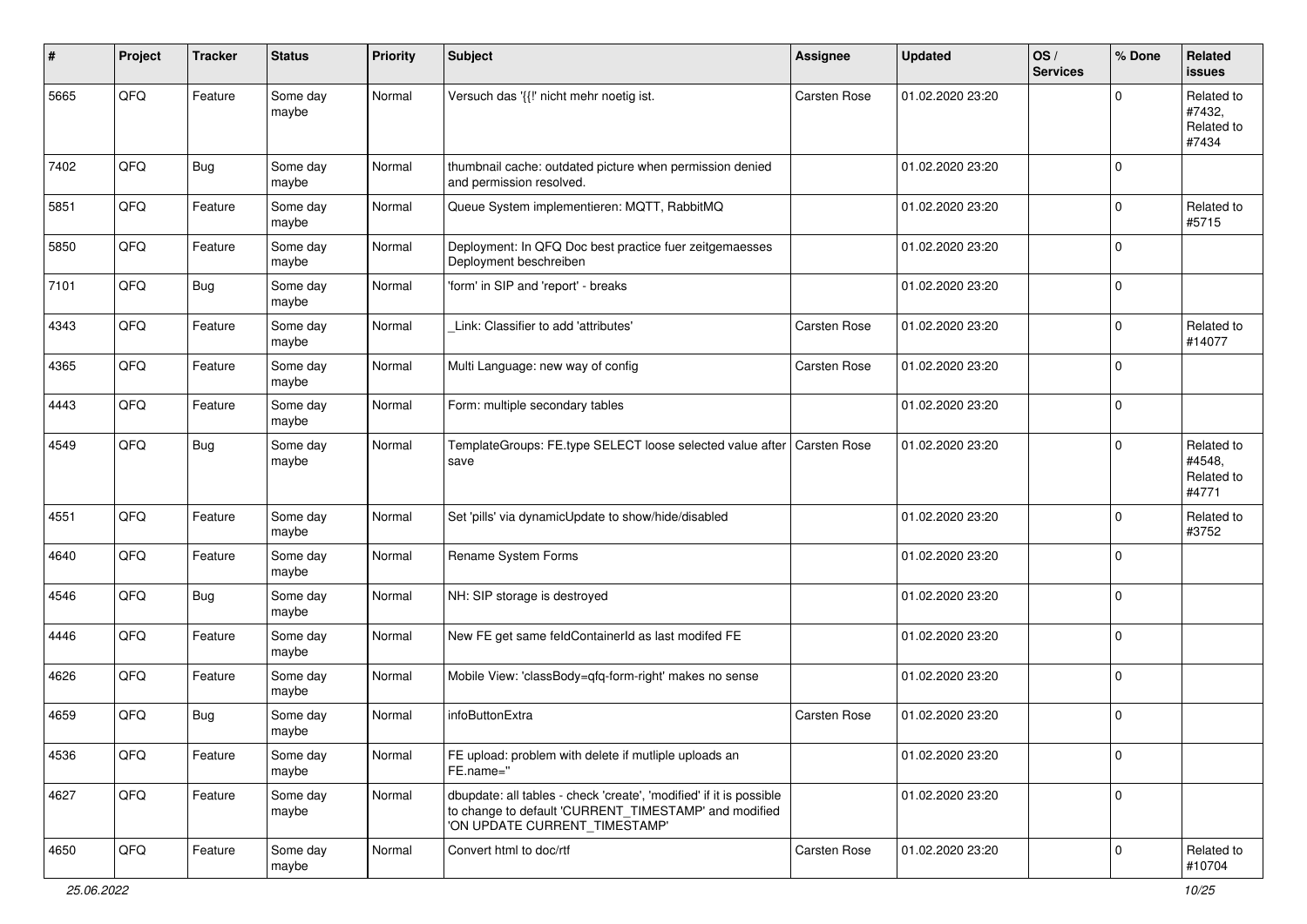| ∦    | Project | <b>Tracker</b> | <b>Status</b>     | <b>Priority</b> | <b>Subject</b>                                                                                        | Assignee            | <b>Updated</b>   | OS/<br><b>Services</b> | % Done      | Related<br><b>issues</b>                       |
|------|---------|----------------|-------------------|-----------------|-------------------------------------------------------------------------------------------------------|---------------------|------------------|------------------------|-------------|------------------------------------------------|
| 5452 | QFQ     | Feature        | Some day<br>maybe | Normal          | Thumbnails from PDF: bad quality                                                                      |                     | 01.02.2020 23:20 |                        | $\Omega$    |                                                |
| 4771 | QFQ     | <b>Bug</b>     | Some day<br>maybe | Normal          | qfq: select-down-values empty after save (edit-form for<br>program administrators)                    | <b>Carsten Rose</b> | 01.02.2020 23:20 |                        | $\Omega$    | Related to<br>#4549, Has<br>duplicate<br>#4282 |
| 5480 | QFQ     | Feature        | Some day<br>maybe | Normal          | QFQ: Dokumentation mit Screenshots versehen                                                           | Carsten Rose        | 01.02.2020 23:20 |                        | $\Omega$    | Related to<br>#9879                            |
| 5892 | QFQ     | Feature        | Some day<br>maybe | Normal          | QFQ should use T3 API to manipulate FE GROUP<br>membership                                            |                     | 01.02.2020 23:20 |                        | $\Omega$    |                                                |
| 4719 | QFQ     | Feature        | Some day<br>maybe | Normal          | Custom Message in Client in case of 'Browser tab close,<br>modification will be lost'                 |                     | 01.02.2020 23:20 |                        | 0           |                                                |
| 3504 | QFQ     | Feature        | New               | Normal          | Logging: welche Action FEs werden wann wie ausgefuehrt                                                | Carsten Rose        | 01.02.2020 23:21 |                        | $\Omega$    | Related to<br>#5458.<br>Related to<br>#4092    |
| 3547 | QFQ     | <b>Bug</b>     | New               | Normal          | FE of type 'note' causes writing of empty fields.                                                     | Carsten Rose        | 01.02.2020 23:21 |                        | 0           |                                                |
| 4250 | QFQ     | Feature        | New               | Normal          | AutoCron in QFQ via PHP                                                                               | Carsten Rose        | 01.02.2020 23:21 |                        | $\Omega$    | Related to<br>#3292,<br>Related to<br>#3291    |
| 5131 | QFQ     | Feature        | <b>New</b>        | Normal          | Activate Spin Gear ('wait/busy' indicator) via LINK attribute                                         | <b>Carsten Rose</b> | 01.02.2020 23:21 |                        | 0 I         |                                                |
| 5576 | QFQ     | Bug            | New               | Normal          | Using MySQL 'DROP' requires privilege - wich is not really<br>necessary.                              | Carsten Rose        | 01.02.2020 23:21 |                        | $\Omega$    |                                                |
| 6483 | QFQ     | <b>Bug</b>     | New               | Normal          | R Store funktioniert nicht bei 'Report Notation' im FE                                                | Carsten Rose        | 01.02.2020 23:21 |                        | $\mathbf 0$ |                                                |
| 6437 | QFQ     | Feature        | New               | Normal          | Neuer Mode Button bei FormElementen                                                                   | Carsten Rose        | 01.02.2020 23:21 |                        | $\Omega$    | Related to<br>#9668,<br>Blocked by<br>#9678    |
| 6289 | QFQ     | Feature        | New               | Normal          | Form: Log                                                                                             | Carsten Rose        | 01.02.2020 23:21 |                        | $\mathbf 0$ |                                                |
| 6462 | QFQ     | <b>Bug</b>     | New               | Normal          | File Upload: Nutzlose Fehlermeldung wenn Datei zu gross                                               | Carsten Rose        | 01.02.2020 23:21 |                        | $\Omega$    | Related to<br>#6139                            |
| 6292 | QFQ     | Feature        | <b>New</b>        | Normal          | Download: File speichern mit Hash aber original Filename in<br>der Datenbank vermerken fuer Downloads | Carsten Rose        | 01.02.2020 23:21 |                        | $\Omega$    |                                                |
| 6765 | QFQ     | Feature        | <b>New</b>        | Normal          | Moeglichkeit via QFQ eigene Logs zu schreiben                                                         | <b>Carsten Rose</b> | 01.02.2020 23:21 |                        | $\Omega$    |                                                |
| 6609 | QFQ     | Feature        | <b>New</b>        | Normal          | Formlet: JSON API erweitern                                                                           | <b>Carsten Rose</b> | 01.02.2020 23:21 |                        | 50          |                                                |
| 6594 | QFQ     | Feature        | New               | Normal          | Excel: on download, check if there is a valid sip                                                     | Carsten Rose        | 01.02.2020 23:21 |                        | $\Omega$    |                                                |
| 6677 | QFQ     | Bug            | New               | Normal          | Error message FE Action Element: no/wrong FE reference<br>who cause the problem.                      | Carsten Rose        | 01.02.2020 23:21 |                        | 0           |                                                |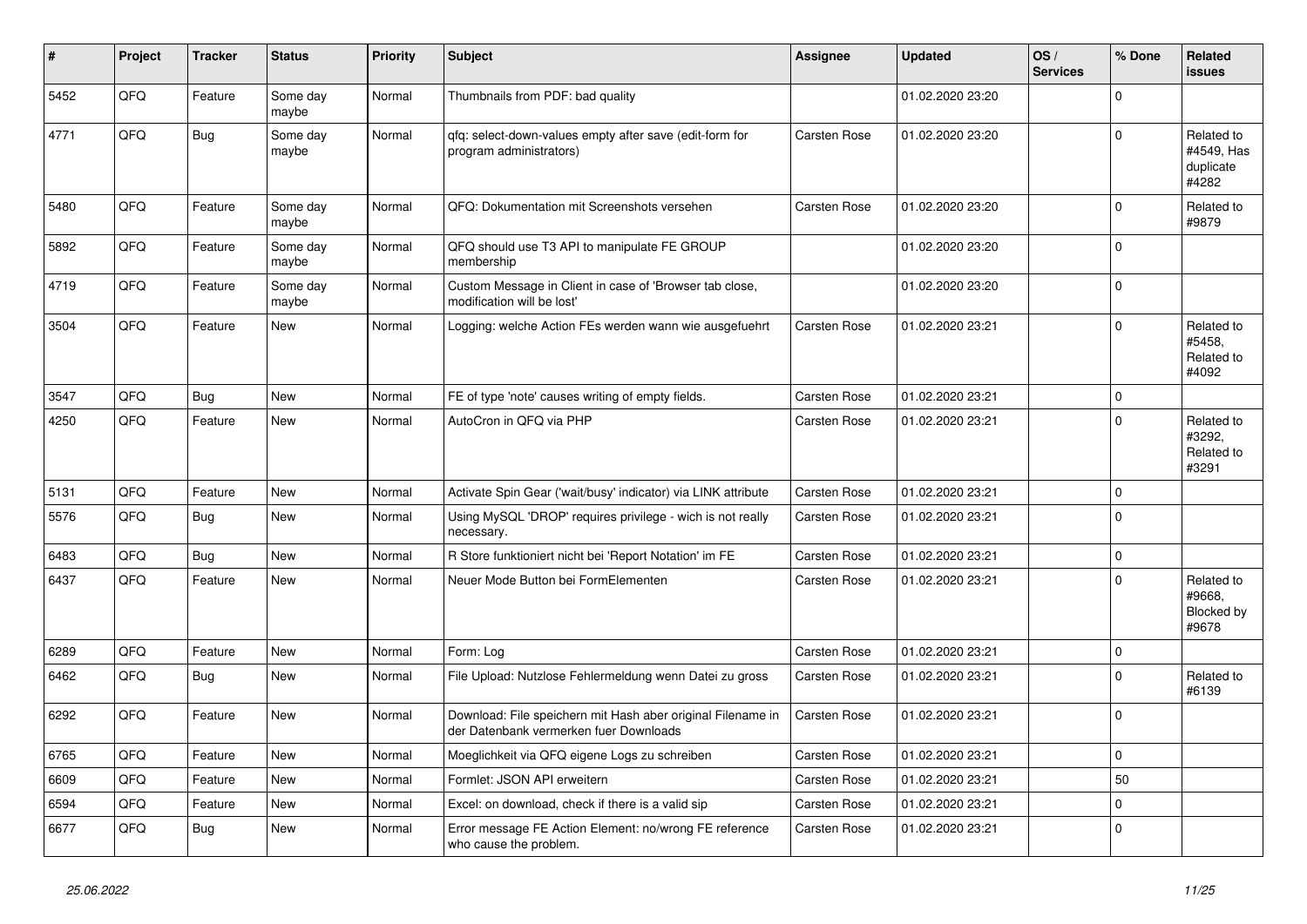| #    | Project | <b>Tracker</b> | <b>Status</b>     | <b>Priority</b> | <b>Subject</b>                                                                                                             | Assignee            | <b>Updated</b>   | OS/<br><b>Services</b> | % Done      | Related<br>issues    |
|------|---------|----------------|-------------------|-----------------|----------------------------------------------------------------------------------------------------------------------------|---------------------|------------------|------------------------|-------------|----------------------|
| 6855 | QFQ     | Feature        | New               | Normal          | With {{feUser:U}}!={{feUser:T}}: Save / Delete: only possible<br>with {{feUserSave:U}}='yes' and '{{feUserDelete:U}}='yes' | <b>Carsten Rose</b> | 01.02.2020 23:21 |                        | $\mathbf 0$ |                      |
| 7119 | QFQ     | Feature        | <b>New</b>        | Normal          | Upload: scaleDownWidth, scaleDownHeight                                                                                    | Carsten Rose        | 01.02.2020 23:21 |                        | $\mathbf 0$ |                      |
| 6970 | QFQ     | Feature        | Some day<br>maybe | Normal          | tablesorter: default fuer 'sortReset' aendern von 'Ctrl' zu 'Alt'                                                          | Benjamin Baer       | 01.02.2020 23:21 |                        | $\Omega$    |                      |
| 7014 | QFQ     | Bug            | New               | Normal          | Sending invalid emails succeeds when<br>debug.redirectAllMailTo is set                                                     | Carsten Rose        | 01.02.2020 23:21 |                        | $\Omega$    |                      |
| 7099 | QFQ     | Feature        | <b>New</b>        | Normal          | Redesign FormEditor                                                                                                        | Carsten Rose        | 01.02.2020 23:21 |                        | $\mathbf 0$ |                      |
| 6972 | QFQ     | Feature        | Some day<br>maybe | Normal          | Fabric Clipboard / cross browser tab                                                                                       | Benjamin Baer       | 01.02.2020 23:21 |                        | $\Omega$    |                      |
| 6912 | QFQ     | Bug            | New               | Normal          | error Message Var 'deadline' already set in SIP - in Form<br>with FE.value={{deadline:R:::{{deadlinePeriod:Y}}}}           | <b>Carsten Rose</b> | 01.02.2020 23:21 |                        | $\Omega$    |                      |
| 7102 | QFQ     | Feature        | <b>New</b>        | Normal          | Comment sign in report: '#' and '--'                                                                                       | <b>Carsten Rose</b> | 01.02.2020 23:21 |                        | $\mathbf 0$ |                      |
| 7175 | QFQ     | Feature        | <b>New</b>        | Normal          | Upload: md5 hash as filename                                                                                               | <b>Carsten Rose</b> | 01.02.2020 23:21 |                        | $\Omega$    |                      |
| 7219 | QFQ     | <b>Bug</b>     | <b>New</b>        | Normal          | typeSheadSql / typeAheadSqlPrefetch: change to curly<br>braces                                                             | Carsten Rose        | 01.02.2020 23:21 |                        | $\Omega$    |                      |
| 7239 | QFQ     | Feature        | <b>New</b>        | Normal          | TinyMCE: html tag whitelist                                                                                                | Carsten Rose        | 01.02.2020 23:21 |                        | $\Omega$    | Related to<br>#14320 |
| 7261 | QFQ     | <b>Bug</b>     | <b>New</b>        | Normal          | Report pathFilename for user without path, only the filename                                                               | <b>Carsten Rose</b> | 01.02.2020 23:21 |                        | $\Omega$    |                      |
| 7280 | QFQ     | Feature        | New               | Normal          | recently used table                                                                                                        | Carsten Rose        | 01.02.2020 23:21 |                        | $\Omega$    |                      |
| 7481 | QFQ     | Feature        | New               | Normal          | Detect 'BaseUrl' automatically                                                                                             | Carsten Rose        | 01.02.2020 23:21 |                        | $\Omega$    |                      |
| 7342 | QFQ     | Feature        | <b>New</b>        | Normal          | add content = hide this                                                                                                    | <b>Carsten Rose</b> | 01.02.2020 23:21 |                        | $\mathbf 0$ |                      |
| 7521 | QFQ     | Feature        | <b>New</b>        | Normal          | TemplateGroup: fe.type=upload                                                                                              | <b>Carsten Rose</b> | 01.02.2020 23:21 |                        | $\Omega$    | Related to<br>#9706  |
| 7574 | QFQ     | Bug            | New               | Normal          | Substitute error: form element not reported / dont parse<br>Form.note                                                      | Carsten Rose        | 01.02.2020 23:21 |                        | $\mathbf 0$ |                      |
| 7683 | QFQ     | Feature        | New               | Normal          | Special column names in '{{ SELECT  AS _link }}' should be<br>detected                                                     | <b>Carsten Rose</b> | 01.02.2020 23:21 |                        | $\Omega$    |                      |
| 7681 | QFQ     | Feature        | New               | Normal          | Optional switch off 'check for modified record'                                                                            | Carsten Rose        | 01.02.2020 23:21 |                        | $\mathbf 0$ |                      |
| 9602 | QFQ     | Feature        | New               | Normal          | Form definition as JSON                                                                                                    | Carsten Rose        | 01.02.2020 23:21 |                        | $\mathbf 0$ | Related to<br>#9600  |
| 4082 | QFQ     | Feature        | New               | Normal          | Dynamic Update: modeSgl - useful default                                                                                   | Carsten Rose        | 01.02.2020 23:22 |                        | $\mathbf 0$ |                      |
| 7512 | QFQ     | Bug            | <b>New</b>        | Normal          | FE: inputType=number >> 'pattern' is not respected                                                                         | <b>Carsten Rose</b> | 01.02.2020 23:22 |                        | $\mathbf 0$ |                      |
| 6250 | QFQ     | Feature        | In Progress       | Normal          | Enhance layout: a) Subrecord, b) Subrecord-Title                                                                           | Carsten Rose        | 01.02.2020 23:22 |                        | $\Omega$    | Related to<br>#5391  |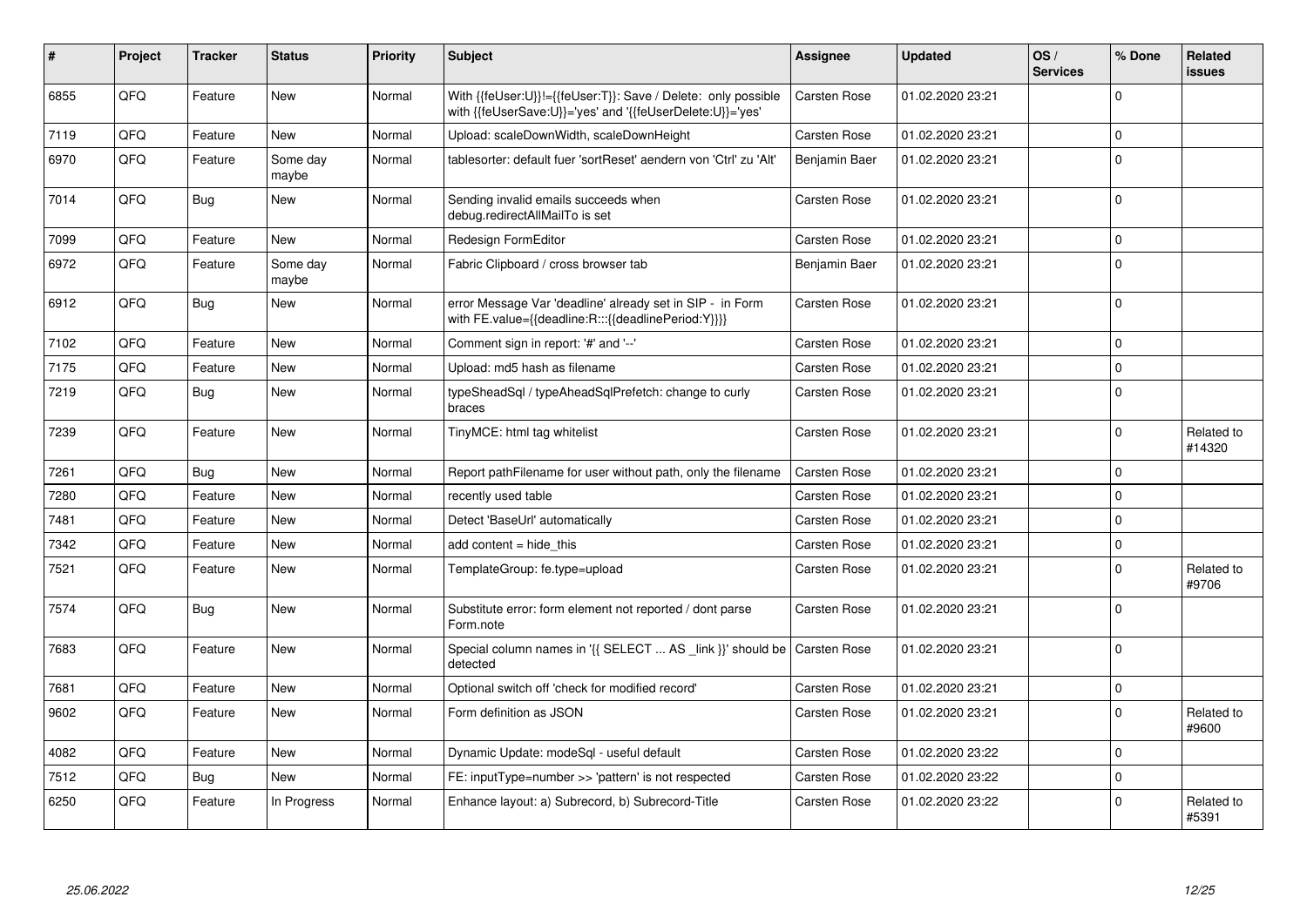| #    | Project | <b>Tracker</b> | <b>Status</b>     | <b>Priority</b> | <b>Subject</b>                                                                                         | Assignee            | <b>Updated</b>   | OS/<br><b>Services</b> | % Done       | Related<br>issues         |
|------|---------|----------------|-------------------|-----------------|--------------------------------------------------------------------------------------------------------|---------------------|------------------|------------------------|--------------|---------------------------|
| 7109 | QFQ     | Feature        | <b>New</b>        | Normal          | Dynamic Updates: row/element hide                                                                      | <b>Carsten Rose</b> | 01.02.2020 23:22 |                        | $\mathbf 0$  | Has<br>duplicate<br>#4081 |
| 7002 | QFQ     | <b>Bug</b>     | New               | Normal          | Dynamic Update: row does not disappear / appear                                                        | Carsten Rose        | 01.02.2020 23:22 |                        | $\mathbf 0$  |                           |
| 7519 | QFQ     | Feature        | New               | Normal          | Select: Multi                                                                                          | Carsten Rose        | 01.02.2020 23:22 |                        | $\mathbf 0$  |                           |
| 7730 | QFQ     | Feature        | Priorize          | Normal          | SELECT Box: title in between                                                                           | Benjamin Baer       | 01.02.2020 23:22 |                        | $\mathbf 0$  |                           |
| 7795 | QFQ     | <b>Bug</b>     | New               | Normal          | Readonly Form: Typeahead-Felder                                                                        | Carsten Rose        | 01.02.2020 23:22 |                        | $\mathbf 0$  |                           |
| 7513 | QFQ     | <b>Bug</b>     | New               | Normal          | Radios not correct aligned                                                                             | Carsten Rose        | 01.02.2020 23:22 |                        | $\Omega$     |                           |
| 7520 | QFQ     | Feature        | New               | Normal          | QR Code:  AS _qr ( AS _link)                                                                           | Carsten Rose        | 01.02.2020 23:22 |                        | $\mathsf{O}$ |                           |
| 7524 | QFQ     | <b>Bug</b>     | New               | Normal          | QFQ throws a 'General Error' if 'fileadmin/protected/log/' is<br>not writeable                         | <b>Carsten Rose</b> | 01.02.2020 23:22 |                        | $\Omega$     |                           |
| 7685 | QFQ     | Bug            | <b>New</b>        | Normal          | Open FormElement from QFQ error message and save<br>modified record: error about missing {{formId:F}}  | Carsten Rose        | 01.02.2020 23:22 |                        | $\Omega$     |                           |
| 7812 | QFQ     | Feature        | <b>New</b>        | Normal          | FE 'Subrecord' - new option 'subrecordShowFilter',<br>'subrecordPaging'                                | Carsten Rose        | 01.02.2020 23:22 |                        | $\Omega$     |                           |
| 7547 | QFQ     | Bug            | New               | Normal          | Error Message in afterSave: wrong parameter column<br>reported                                         | <b>Carsten Rose</b> | 01.02.2020 23:22 |                        | $\mathbf 0$  |                           |
| 8806 | QFQ     | Feature        | New               | Normal          | SQL Function nl2br                                                                                     | Carsten Rose        | 01.02.2020 23:22 |                        | $\mathbf 0$  |                           |
| 7924 | QFQ     | Feature        | New               | Normal          | Radio/Checkbox with Tooltip                                                                            | Carsten Rose        | 01.02.2020 23:22 |                        | $\Omega$     |                           |
| 8336 | QFQ     | Feature        | New               | Normal          | Form > modified > Close New: a) Optional disable popup, b)<br>custom text, c) mode on save: close stay | Carsten Rose        | 01.02.2020 23:22 |                        | $\Omega$     | Related to<br>#8335       |
| 8049 | QFQ     | Bug            | New               | Normal          | FE.type=note, column 'value': text moves some pixel to top<br>after save                               | Carsten Rose        | 01.02.2020 23:22 |                        | $\Omega$     |                           |
| 8719 | QFQ     | Feature        | New               | Normal          | extraButtonLock: add support for 0/1                                                                   | Carsten Rose        | 01.02.2020 23:22 |                        | $\mathbf 0$  |                           |
| 8089 | QFQ     | Feature        | New               | Normal          | Copy/Paste for FormElements                                                                            | Carsten Rose        | 01.02.2020 23:22 |                        | $\mathbf 0$  |                           |
| 9077 | QFQ     | Bug            | New               | Normal          | typeAheadSql: report broken SQL                                                                        | <b>Carsten Rose</b> | 01.02.2020 23:22 |                        | $\Omega$     |                           |
| 9130 | QFQ     | Feature        | Some day<br>maybe | Normal          | tablesorter: Automatic Row numbering / Zeilenummer                                                     | Benjamin Baer       | 01.02.2020 23:22 |                        | $\Omega$     |                           |
| 9129 | QFQ     | Feature        | New               | Normal          | sqlValidate: Message as notification, not as error                                                     | Carsten Rose        | 01.02.2020 23:22 |                        | $\mathbf 0$  | Related to<br>#9128       |
| 8975 | QFQ     | Feature        | New               | Normal          | Report Notation: 2.0                                                                                   | Carsten Rose        | 01.02.2020 23:22 |                        | $\Omega$     | Related to<br>#8963       |
| 9128 | QFQ     | Feature        | <b>New</b>        | Normal          | Error Message: not replaced variables- a) replace back to '{',<br>b) underline                         | Carsten Rose        | 01.02.2020 23:22 |                        | $\mathbf 0$  | Related to<br>#9129       |
| 9127 | QFQ     | <b>Bug</b>     | New               | Normal          | Error Message: change 'roll over' color - text not readable                                            | Carsten Rose        | 01.02.2020 23:22 |                        | $\mathbf 0$  |                           |
| 9208 | QFQ     | Feature        | New               | Normal          | Manage 'recent' records                                                                                | <b>Carsten Rose</b> | 01.02.2020 23:22 |                        | $\mathbf 0$  |                           |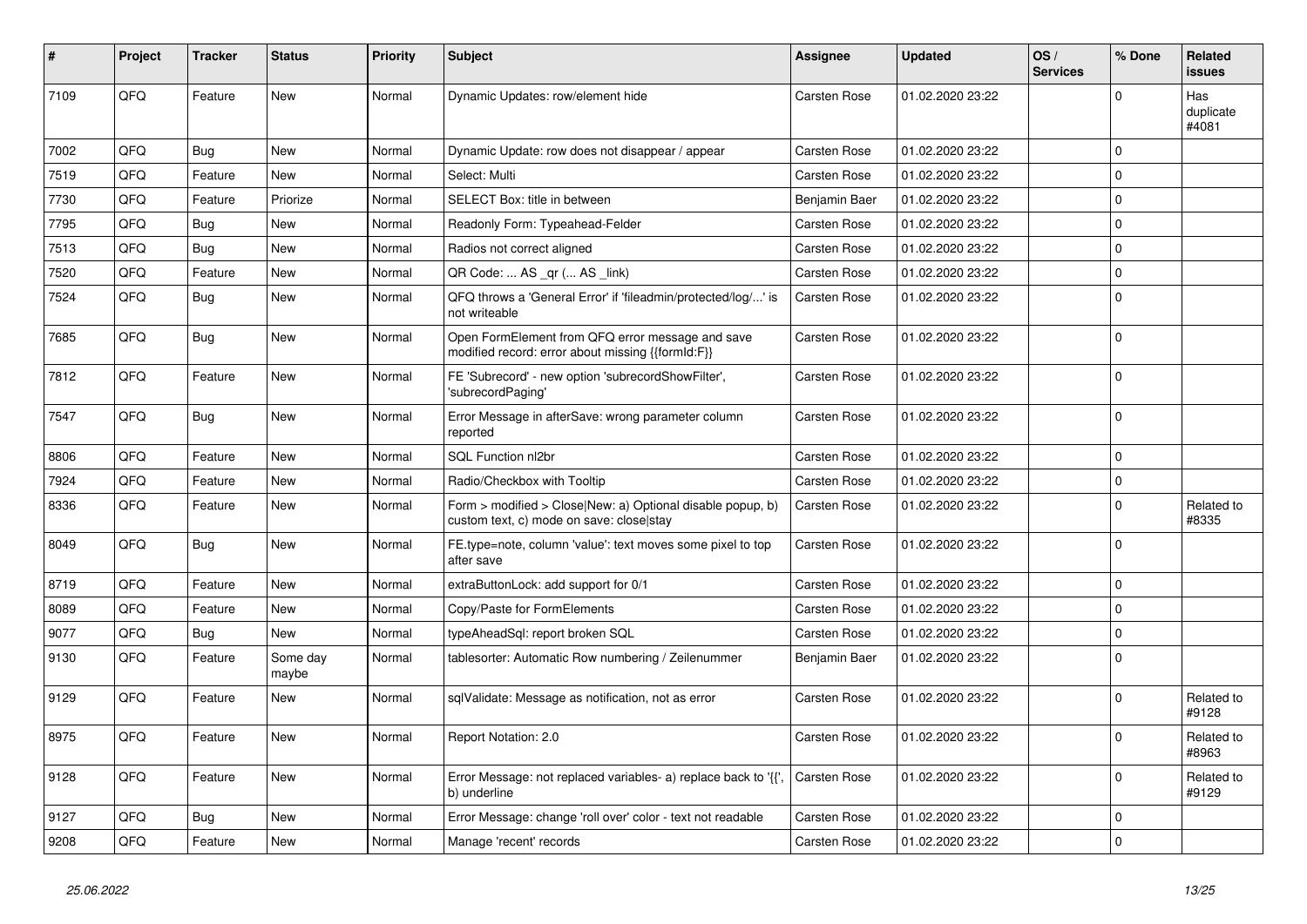| #     | Project | <b>Tracker</b> | <b>Status</b> | <b>Priority</b> | <b>Subject</b>                                                                           | <b>Assignee</b>     | <b>Updated</b>   | OS/<br><b>Services</b> | % Done      | Related<br>issues                                                    |
|-------|---------|----------------|---------------|-----------------|------------------------------------------------------------------------------------------|---------------------|------------------|------------------------|-------------|----------------------------------------------------------------------|
| 9317  | QFQ     | Bug            | New           | Normal          | FE.type=note: with dynamic show/hidden an empty label<br>causes trouble                  | Carsten Rose        | 01.02.2020 23:22 |                        | $\Omega$    |                                                                      |
| 9136  | QFQ     | Feature        | New           | Normal          | Create ZIP files with dynamic PDFs                                                       | Carsten Rose        | 01.02.2020 23:22 |                        | 0           |                                                                      |
| 9177  | QFQ     | Bug            | New           | Normal          | Bug? QFQ tries to save an action FE, which has real existing<br>column name              | <b>Carsten Rose</b> | 01.02.2020 23:22 |                        | $\Omega$    |                                                                      |
| 9275  | QFQ     | <b>Bug</b>     | New           | Normal          | autcron: t3 page, which takes to long to respond, is not<br>reported properly            | Carsten Rose        | 01.02.2020 23:22 |                        | 100         |                                                                      |
| 9537  | QFQ     | Feature        | New           | Normal          | FormEditor: Edit fieldset in FrontEnd                                                    | Carsten Rose        | 01.02.2020 23:22 |                        | $\mathbf 0$ |                                                                      |
| 9533  | QFQ     | Bug            | New           | Normal          | FE.type=upload: Check in 'beforeSave' if upload is given                                 | Carsten Rose        | 01.02.2020 23:22 |                        | 0           | Related to<br>#11523                                                 |
| 9352  | QFQ     | Feature        | New           | Normal          | FE 'Native' fire slaveld, sqlAfter, sqlIns                                               | Carsten Rose        | 01.02.2020 23:22 |                        | $\mathbf 0$ |                                                                      |
| 9707  | QFQ     | Feature        | New           | Normal          | SIP security: encode pageld and check pageld on decode                                   | Carsten Rose        | 01.02.2020 23:22 |                        | $\Omega$    |                                                                      |
| 9811  | QFQ     | Feature        | New           | Normal          | Report: tag every n'th row                                                               | Carsten Rose        | 01.02.2020 23:22 |                        | $\mathbf 0$ |                                                                      |
| 9706  | QFQ     | Feature        | New           | Normal          | Multi File Upload (hidden template group)                                                | Carsten Rose        | 01.02.2020 23:22 |                        | $\Omega$    | Related to<br>#7521,<br>Related to<br>#5562,<br>Related to<br>#13330 |
| 9783  | QFQ     | <b>Bug</b>     | <b>New</b>    | Normal          | Email with special characters                                                            | <b>Carsten Rose</b> | 01.02.2020 23:22 |                        | $\mathbf 0$ |                                                                      |
| 9691  | QFQ     | Bug            | In Progress   | Normal          | Checkbox: dynamic update > readonly                                                      | <b>Carsten Rose</b> | 01.02.2020 23:22 |                        | 50          | Related to<br>#9834                                                  |
| 9781  | QFQ     | Feature        | <b>New</b>    | Normal          | Button: CSS class to make buttons smaller                                                | Carsten Rose        | 01.02.2020 23:22 |                        | $\mathbf 0$ |                                                                      |
| 10015 | QFQ     | Feature        | Priorize      | Normal          | Monospace in Textarea                                                                    | Carsten Rose        | 03.02.2020 13:40 |                        | $\mathbf 0$ |                                                                      |
| 10003 | QFQ     | Feature        | Priorize      | Normal          | fieldset: stronger visualize group                                                       | Benjamin Baer       | 12.02.2020 08:13 |                        | $\Omega$    |                                                                      |
| 10115 | QFQ     | Feature        | New           | Normal          | TypeAhead: static list                                                                   | Carsten Rose        | 26.02.2020 16:42 |                        | 100         |                                                                      |
| 10324 | QFQ     | <b>Bug</b>     | New           | Normal          | Excel Export mit Template funktioniert nur, wenn Template<br>vor uid kommt               |                     | 30.03.2020 11:20 |                        | $\Omega$    | Related to<br>#10257                                                 |
| 4050  | QFQ     | Feature        | New           | Normal          | sql.log: 1) FormElement ID which causes a specific action,<br>2) Result in the same row. | Carsten Rose        | 15.04.2020 11:35 |                        | $\Omega$    | Related to<br>#5458                                                  |
| 10082 | QFQ     | <b>Bug</b>     | <b>New</b>    | Normal          | FE.type=SELECT - 'sanatize' Class                                                        | Carsten Rose        | 07.05.2020 09:36 |                        | $\Omega$    | Related to<br>#10081                                                 |
| 10119 | QFQ     | Feature        | New           | Normal          | Dropdown (selectlist) & TypeAhead: format and catagorize list   Carsten Rose             |                     | 07.05.2020 09:36 |                        | 0           |                                                                      |
| 10124 | QFG     | Feature        | Feedback      | Normal          | qfq AAI-Login                                                                            | Karin Niffeler      | 07.05.2020 09:36 |                        | $\mathbf 0$ |                                                                      |
| 10322 | QFQ     | <b>Bug</b>     | New           | Normal          | FormElement / Radio: missing column 'enum' >> FE not<br>reported                         | Carsten Rose        | 07.05.2020 09:37 |                        | $\mathbf 0$ |                                                                      |
| 10384 | QFG     | Feature        | New           | Normal          | Parameter Exchange QFQ Instances                                                         |                     | 07.05.2020 09:38 |                        | 0           |                                                                      |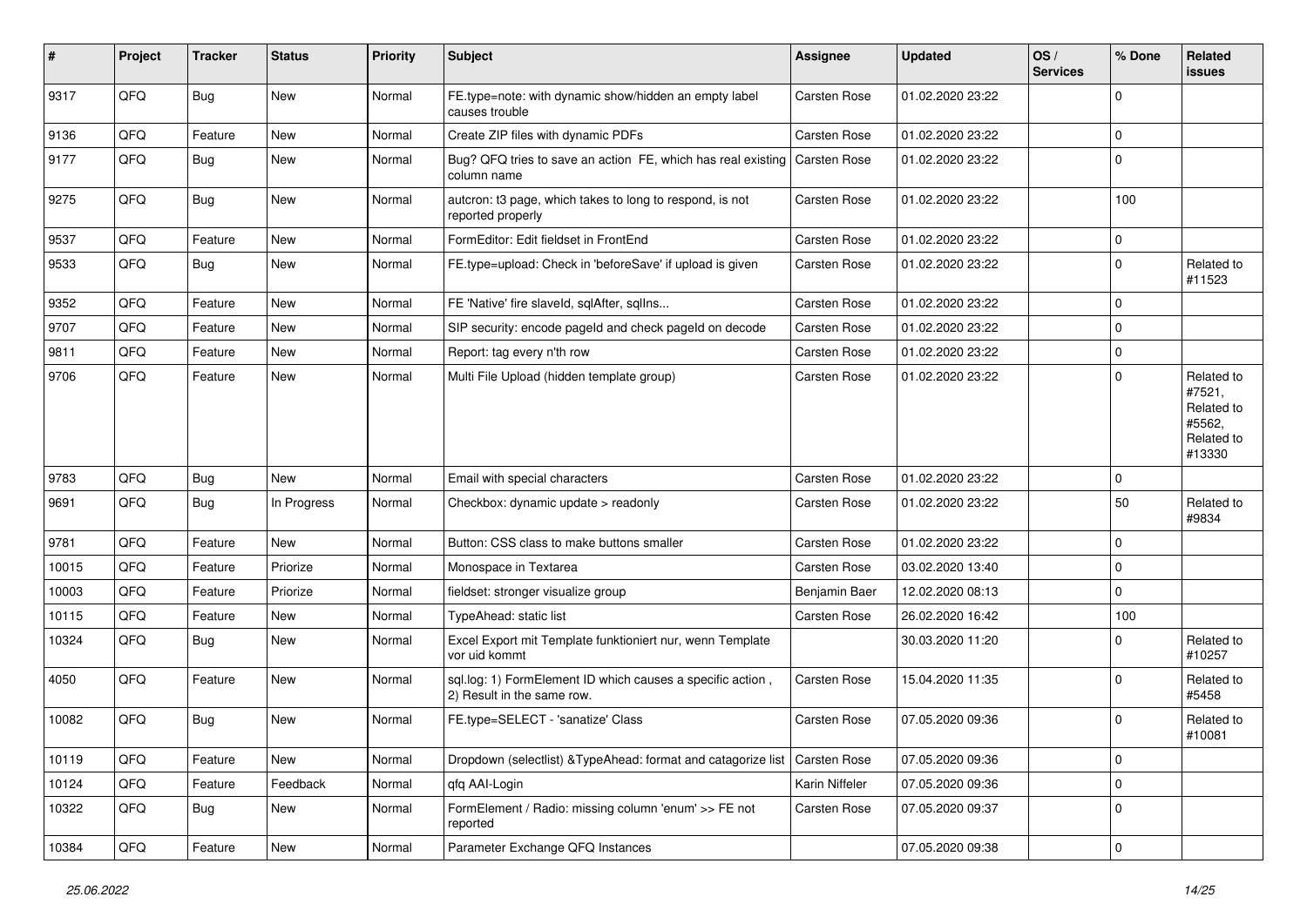| #     | Project | <b>Tracker</b> | <b>Status</b>     | <b>Priority</b> | <b>Subject</b>                                                                                     | <b>Assignee</b>     | <b>Updated</b>   | OS/<br><b>Services</b> | % Done      | Related<br>issues                                                    |
|-------|---------|----------------|-------------------|-----------------|----------------------------------------------------------------------------------------------------|---------------------|------------------|------------------------|-------------|----------------------------------------------------------------------|
| 10443 | QFQ     | Feature        | In Progress       | Normal          | Konzept_api / _live                                                                                | <b>Carsten Rose</b> | 07.05.2020 09:39 |                        | $\mathbf 0$ |                                                                      |
| 5559  | QFQ     | <b>Bug</b>     | New               | Normal          | FE.type = Upload: 'accept' might contain variables                                                 | Carsten Rose        | 11.05.2020 21:23 |                        | $\Omega$    |                                                                      |
| 10593 | QFQ     | Feature        | <b>New</b>        | Normal          | label2: text behind input element                                                                  | Carsten Rose        | 16.05.2020 10:57 |                        | $\Omega$    |                                                                      |
| 5345  | QFQ     | Feature        | New               | Normal          | Report: UPDATE / INSERT / DELETE statements should<br>trigger subqueries, depending on the result. | Carsten Rose        | 27.05.2020 16:11 |                        | $\Omega$    |                                                                      |
| 10658 | QFQ     | Bug            | <b>New</b>        | Normal          | processReadOnly broken                                                                             | <b>Carsten Rose</b> | 27.05.2020 17:55 |                        | 0 I         |                                                                      |
| 10005 | QFQ     | Feature        | Priorize          | Normal          | Report / special column name:  AS _calendar                                                        | Carsten Rose        | 03.06.2020 17:28 |                        | $\mathbf 0$ |                                                                      |
| 10738 | QFQ     | Feature        | Some day<br>maybe | Normal          | CORS headers for external API requests                                                             |                     | 10.06.2020 14:00 |                        | 0           |                                                                      |
| 3432  | QFQ     | Feature        | New               | Normal          | subrecord: dynamicUpdate                                                                           | Carsten Rose        | 11.06.2020 21:10 |                        | $\Omega$    | Related to<br>#5691                                                  |
| 10763 | QFQ     | Feature        | New               | Normal          | form accessed and submitted despite logout?                                                        |                     | 16.06.2020 11:43 |                        | $\mathbf 0$ |                                                                      |
| 10819 | QFQ     | Feature        | New               | Normal          | Persistent SIP - second try                                                                        | Carsten Rose        | 29.06.2020 23:02 |                        | $\Omega$    | Related to<br>#6261                                                  |
| 10874 | QFQ     | Feature        | New               | Normal          | Erstellen eines Foreign Keys in der Tabelle "FormElement"                                          |                     | 13.07.2020 10:11 |                        | $\Omega$    |                                                                      |
| 10890 | QFQ     | <b>Bug</b>     | <b>New</b>        | Normal          | AutoCron hangs                                                                                     |                     | 20.07.2020 13:56 |                        | $\Omega$    |                                                                      |
| 10976 | QFQ     | Feature        | <b>New</b>        | Normal          | Excel Export Verbesserungen                                                                        | <b>Carsten Rose</b> | 06.08.2020 10:56 |                        | $\Omega$    |                                                                      |
| 10996 | QFQ     | Feature        | <b>New</b>        | Normal          | Download video via sip: no seek                                                                    | <b>Carsten Rose</b> | 12.08.2020 14:18 |                        | 0 I         |                                                                      |
| 11080 | QFQ     | Feature        | New               | Normal          | Send MQTT messages                                                                                 | Carsten Rose        | 29.08.2020 19:49 |                        | $\mathbf 0$ |                                                                      |
| 11076 | QFQ     | Feature        | In Progress       | Normal          | SELECT  AS _websocket                                                                              | Carsten Rose        | 30.08.2020 17:49 |                        | $\mathbf 0$ |                                                                      |
| 11195 | QFQ     | Bug            | New               | Low             | Dynamic Update: Note not updated if new text is empty<br>(v20.4)                                   |                     | 25.09.2020 11:14 |                        | $\Omega$    |                                                                      |
| 11239 | QFQ     | <b>Bug</b>     | New               | Normal          | Radiobutton (plain): horizontales Rendern abhängig vom<br>Datentyp in der Datenbank                | <b>Carsten Rose</b> | 30.09.2020 18:37 |                        | $\Omega$    |                                                                      |
| 11504 | QFQ     | Feature        | New               | Normal          | Dynamic Update: Button text update for 'Save',' Close' &<br>'Delete'                               | Carsten Rose        | 12.11.2020 23:44 |                        | $\Omega$    |                                                                      |
| 10704 | QFQ     | <b>Bug</b>     | New               | Normal          | wkhtml problem rendering fullCalendar.js / fabric.js >><br>successor: puppeteer                    | Carsten Rose        | 12.11.2020 23:45 |                        | $\Omega$    | Related to<br>#5024,<br>Related to<br>#4650,<br>Related to<br>#10715 |
| 10588 | QFQ     | <b>Bug</b>     | <b>New</b>        | Normal          | typeahed Tag: Doku anpassen                                                                        | Carsten Rose        | 12.11.2020 23:45 |                        | $\Omega$    |                                                                      |
| 10937 | QFQ     | Bug            | New               | Normal          | Fehler mit abhängigen Select- Feldern beim Positionieren                                           | Carsten Rose        | 12.11.2020 23:45 |                        | 0           |                                                                      |
| 10759 | QFQ     | <b>Bug</b>     | New               | Normal          | emptyMeansNull - Feld falsch aktualisiert                                                          |                     | 12.11.2020 23:45 |                        | $\mathbf 0$ |                                                                      |
| 11522 | QFQ     | Bug            | New               | Normal          | Aus/Einblenden von Reitern                                                                         |                     | 13.11.2020 14:58 |                        | 0           |                                                                      |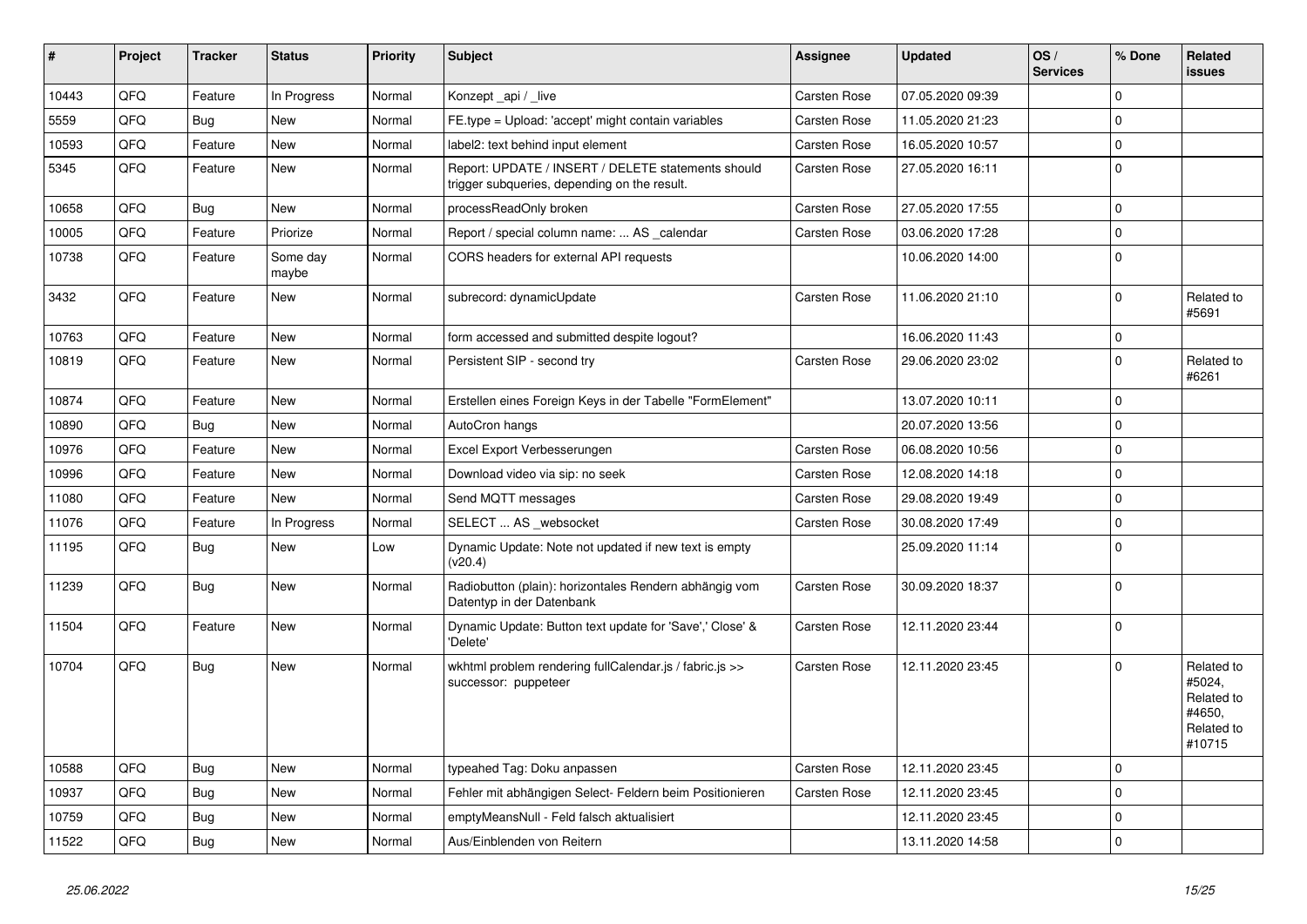| #     | Project        | <b>Tracker</b> | <b>Status</b>     | <b>Priority</b> | <b>Subject</b>                                                                     | <b>Assignee</b>     | <b>Updated</b>   | OS/<br><b>Services</b> | % Done       | Related<br>issues    |
|-------|----------------|----------------|-------------------|-----------------|------------------------------------------------------------------------------------|---------------------|------------------|------------------------|--------------|----------------------|
| 11523 | QFQ            | Feature        | New               | Normal          | Mit dynamic Update erkennen, ob Upload gemacht wurde                               | Carsten Rose        | 13.11.2020 15:07 |                        | 0            | Related to<br>#9533  |
| 11535 | QFQ            | Feature        | New               | Normal          | Ability to create SQL columns in frontend QFQ forms                                |                     | 17.11.2020 12:11 |                        | $\mathbf 0$  |                      |
| 11534 | QFQ            | Feature        | New               | Normal          | Report: Action on selected rows - Table batchprocessing<br>feature                 |                     | 18.11.2020 08:15 |                        | $\mathbf 0$  |                      |
| 11695 | QFQ            | Bug            | New               | Normal          | MultiForm required FE Error                                                        | Carsten Rose        | 04.12.2020 13:34 |                        | $\mathbf 0$  |                      |
| 11715 | QFQ            | <b>Bug</b>     | New               | Normal          | acceptZeroAsRequired and requiredOffButMark do not<br>coincide                     |                     | 08.12.2020 12:13 |                        | $\mathbf 0$  |                      |
| 11716 | QFQ            | Feature        | <b>New</b>        | Normal          | Form an beliebiger Stelle im Report anzeigen                                       |                     | 09.12.2020 09:47 |                        | $\mathbf 0$  |                      |
| 11752 | QFQ            | Bug            | New               | Normal          | checkbox renders multiple input elements with same name                            | Carsten Rose        | 17.12.2020 14:58 |                        | $\Omega$     | Related to<br>#11750 |
| 11775 | QFQ            | Feature        | New               | Normal          | Subrecord Tooltip pro Feld                                                         | Carsten Rose        | 18.12.2020 15:22 |                        | $\mathbf 0$  | Related to<br>#11955 |
| 5695  | QFQ            | Feature        | In Progress       | Normal          | Multiform                                                                          | Carsten Rose        | 02.01.2021 18:38 |                        | $\mathbf 0$  |                      |
| 9126  | QFQ            | Bug            | Some day<br>maybe | Normal          | hidden Form elements are present in page source                                    |                     | 02.01.2021 18:41 |                        | $\mathbf 0$  |                      |
| 9281  | QFQ            | <b>Bug</b>     | Some day<br>maybe | Normal          | Allow STRICT TRANS TABLES                                                          | Carsten Rose        | 02.01.2021 18:43 |                        | $\mathbf 0$  |                      |
| 3880  | QFQ            | Feature        | Some day<br>maybe | Normal          | Form 'Form': anlegen einer Tabelle                                                 |                     | 14.01.2021 10:12 |                        | $\mathbf 0$  |                      |
| 7229  | QFQ            | Feature        | Some day<br>maybe | Normal          | New FormElement.type: Button                                                       |                     | 01.02.2021 12:32 |                        | $\Omega$     |                      |
| 9958  | QFQ            | <b>Bug</b>     | Priorize          | Normal          | Broken subrecord query: no error message                                           | Carsten Rose        | 05.02.2021 15:15 |                        | $\mathbf 0$  |                      |
| 12023 | QFQ            | Feature        | New               | Normal          | MySQL Stored Precdure: QDECODESPECIALCHAR()                                        | Carsten Rose        | 16.02.2021 11:16 |                        | $\Omega$     | Related to<br>#12022 |
| 12038 | QFQ            | Feature        | New               | Normal          | a) STORE_VAR: filenameOnlyStripUniq, b) SP:<br>QSTRIPUNIQ()                        |                     | 17.02.2021 23:55 |                        | $\mathbf 0$  |                      |
| 12024 | QFQ            | Feature        | New               | Normal          | Excel Export: text columns by default decode<br>htmlspeciachar()                   | <b>Carsten Rose</b> | 17.02.2021 23:55 |                        | $\mathbf 0$  | Related to<br>#12022 |
| 12039 | QFQ            | Feature        | New               | Normal          | Missing htmlSpecialChar() in pre processing on form submit                         |                     | 18.02.2021 00:09 |                        | $\mathbf 0$  | Related to<br>#14320 |
| 12040 | $\mathsf{QFQ}$ | Bug            | New               | Normal          | FE Mode 'hidden' für zwei FEs auf einer Zeile                                      | Carsten Rose        | 18.02.2021 10:13 |                        | $\mathbf{0}$ |                      |
| 12045 | QFQ            | <b>Bug</b>     | New               | Normal          | templateGroup afterSave FE: Aufruf ohne<br>sqlHonorFormElements funktioniert nicht | Carsten Rose        | 18.02.2021 16:33 |                        | $\mathbf 0$  |                      |
| 8187  | QFQ            | Feature        | New               | Normal          | Subrecord: enable/hide new button - make new/edit/delete<br>customizeable.         | Carsten Rose        | 06.03.2021 18:44 |                        | $\mathbf 0$  | Related to<br>#11326 |
| 3864  | QFQ            | Feature        | New               | Normal          | Encrypt / decrypt field                                                            | Carsten Rose        | 08.03.2021 18:08 |                        | 0            |                      |
| 12133 | QFG            | Bug            | New               | Normal          | NPM, phpSpreadSheet aktualisieren                                                  | Carsten Rose        | 15.03.2021 09:04 |                        | $\mathsf{O}$ |                      |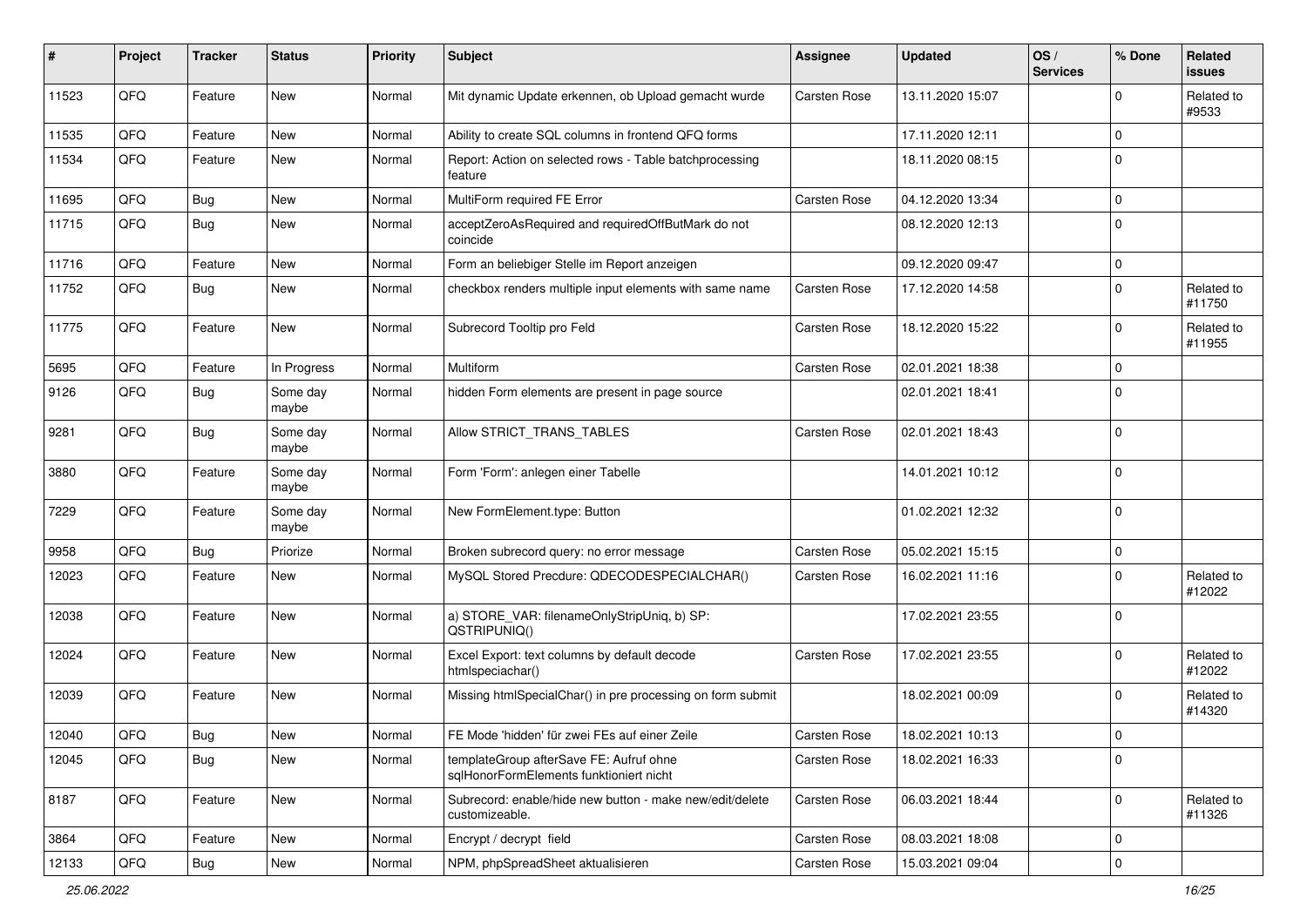| ∦     | Project | <b>Tracker</b> | <b>Status</b>     | <b>Priority</b> | <b>Subject</b>                                                                                             | <b>Assignee</b>                                        | <b>Updated</b>   | OS/<br><b>Services</b> | % Done      | Related<br>issues                             |                      |
|-------|---------|----------------|-------------------|-----------------|------------------------------------------------------------------------------------------------------------|--------------------------------------------------------|------------------|------------------------|-------------|-----------------------------------------------|----------------------|
| 12146 | QFQ     | Feature        | <b>New</b>        | Normal          | Autocron Job: Anzeigen wann der naechste Job ausgefuehrt<br>wird, resp das er nicht ausgefuehrt wird       | Carsten Rose                                           | 15.03.2021 15:23 |                        | $\Omega$    |                                               |                      |
| 11516 | QFQ     | Feature        | New               | Normal          | Multi Page Form (Previous/Next Buttons)                                                                    | Carsten Rose                                           | 16.03.2021 17:52 |                        | $\mathbf 0$ |                                               |                      |
| 8217  | QFQ     | Feature        | New               | Normal          | if-elseif-else construct                                                                                   | Carsten Rose                                           | 16.03.2021 18:41 |                        | $\Omega$    | Related to<br>#10716                          |                      |
| 10714 | QFQ     | Feature        | <b>New</b>        | Normal          | multi Table Form                                                                                           | Carsten Rose                                           | 16.03.2021 18:44 |                        | $\Omega$    |                                               |                      |
| 12187 | QFQ     | Bug            | New               | Normal          | Trigger FormAsFile() via Report: probably problem with multi<br>DB setup                                   | Carsten Rose                                           | 20.03.2021 21:20 |                        | $\mathbf 0$ |                                               |                      |
| 11347 | QFQ     | Bug            | Feedback          | Normal          | If Bedingungen funktionieren nicht korrekt                                                                 | Christoph Fuchs                                        | 21.03.2021 20:37 |                        | $\mathbf 0$ |                                               |                      |
| 10080 | QFQ     | Feature        | New               | Normal          | Popup on 'save' / 'close': configure dialog (answer<br>yes/no/cancle/)                                     | Carsten Rose                                           | 28.03.2021 20:52 |                        | $\Omega$    | Is duplicate<br>of #12262                     |                      |
| 12330 | QFQ     | Feature        | New               | Normal          | Copy to input field / text area / TinyMCE                                                                  | Carsten Rose                                           | 07.04.2021 09:01 |                        | $\mathbf 0$ |                                               |                      |
| 12135 | QFQ     | Feature        | <b>New</b>        | Normal          | Subrecord: Notiz                                                                                           |                                                        | 24.04.2021 16:58 |                        | $\Omega$    |                                               |                      |
| 7278  | QFQ     | Feature        | Some day<br>maybe | Normal          | Form: Wert vordefinieren der immer gesetzt wird                                                            |                                                        | 02.05.2021 09:27 |                        | 0 I         |                                               |                      |
| 12156 | QFQ     | Feature        | New               | Normal          | Form: Optional disable 'leave page'                                                                        |                                                        | 03.05.2021 20:45 |                        | $\mathbf 0$ |                                               |                      |
| 12162 | QFQ     | Feature        | New               | Normal          | FE.type=sendmail: personalized mailing (several mails) via<br>template                                     | Carsten Rose                                           | 03.05.2021 20:45 |                        | $\Omega$    |                                               |                      |
| 12109 | QFQ     | Feature        | New               | Normal          | Donwload Link: Plain, SIP, Persistent Link, Peristent SIP -<br>new notation                                | Carsten Rose                                           | 03.05.2021 20:45 |                        | $\Omega$    | Related to<br>#12085                          |                      |
| 12400 | QFQ     | Feature        | New               | Normal          | Tutorial ist in QFQ Doku, Wird in der Suche gefunden, es gibt<br>aber kein Menupunkt - Inhalt ueberpruefen | <b>Carsten Rose</b>                                    | 03.05.2021 20:45 |                        | $\Omega$    |                                               |                      |
| 12477 | QFQ     | Feature        | <b>New</b>        | Normal          | Support for refactoring: Form, FormElement, diverse<br>Tabellen/Spalten, tt-content Records                | Carsten Rose                                           | 03.05.2021 20:45 |                        | $\Omega$    |                                               |                      |
| 12413 | QFQ     | Feature        | New               | Normal          | STORE_TYPO3: enhance for {{be_users.email:T}},<br>{{fe users.email:T}}                                     | Carsten Rose                                           | 03.05.2021 20:45 |                        | $\Omega$    | Related to<br>#12412,<br>Related to<br>#10012 |                      |
| 12480 | QFQ     | Feature        | New               | Normal          | If QFQ upgrade is running, block further request                                                           | Carsten Rose                                           | 03.05.2021 20:45 |                        | $\mathbf 0$ |                                               |                      |
| 12474 | QFQ     | Feature        | New               | Normal          | Check BaseConfigURL if it is given and the the last char is '/                                             | Carsten Rose                                           | 03.05.2021 20:45 |                        | $\Omega$    |                                               |                      |
| 12269 | QFQ     | Feature        | New               | Normal          | 2FA - Login                                                                                                | Carsten Rose                                           | 03.05.2021 20:45 |                        | $\Omega$    |                                               |                      |
| 11747 | QFQ     | Feature        | New               | Normal          | Maintenance Page with Redirect                                                                             | Carsten Rose                                           | 03.05.2021 20:47 |                        | 0           | Related to<br>#11741                          |                      |
| 4194  | QFQ     | Feature        | In Progress       | Normal          | Bootstrap 4 ist jetzt offiziel                                                                             |                                                        | 03.05.2021 20:47 |                        | $\mathbf 0$ | Related to<br>#10114                          |                      |
| 11955 | QFQ     | Feature        | New               | Normal          | subrecord: new title option to set <th> attributes - e.g. to<br/>customize tablesorter options.</th>       | attributes - e.g. to<br>customize tablesorter options. | Carsten Rose     | 03.05.2021 20:47       |             | 0                                             | Related to<br>#11775 |
| 11668 | QFQ     | <b>Bug</b>     | New               | Normal          | Play function.sql - problem with mysql                                                                     | Carsten Rose                                           | 03.05.2021 20:48 |                        | 0           |                                               |                      |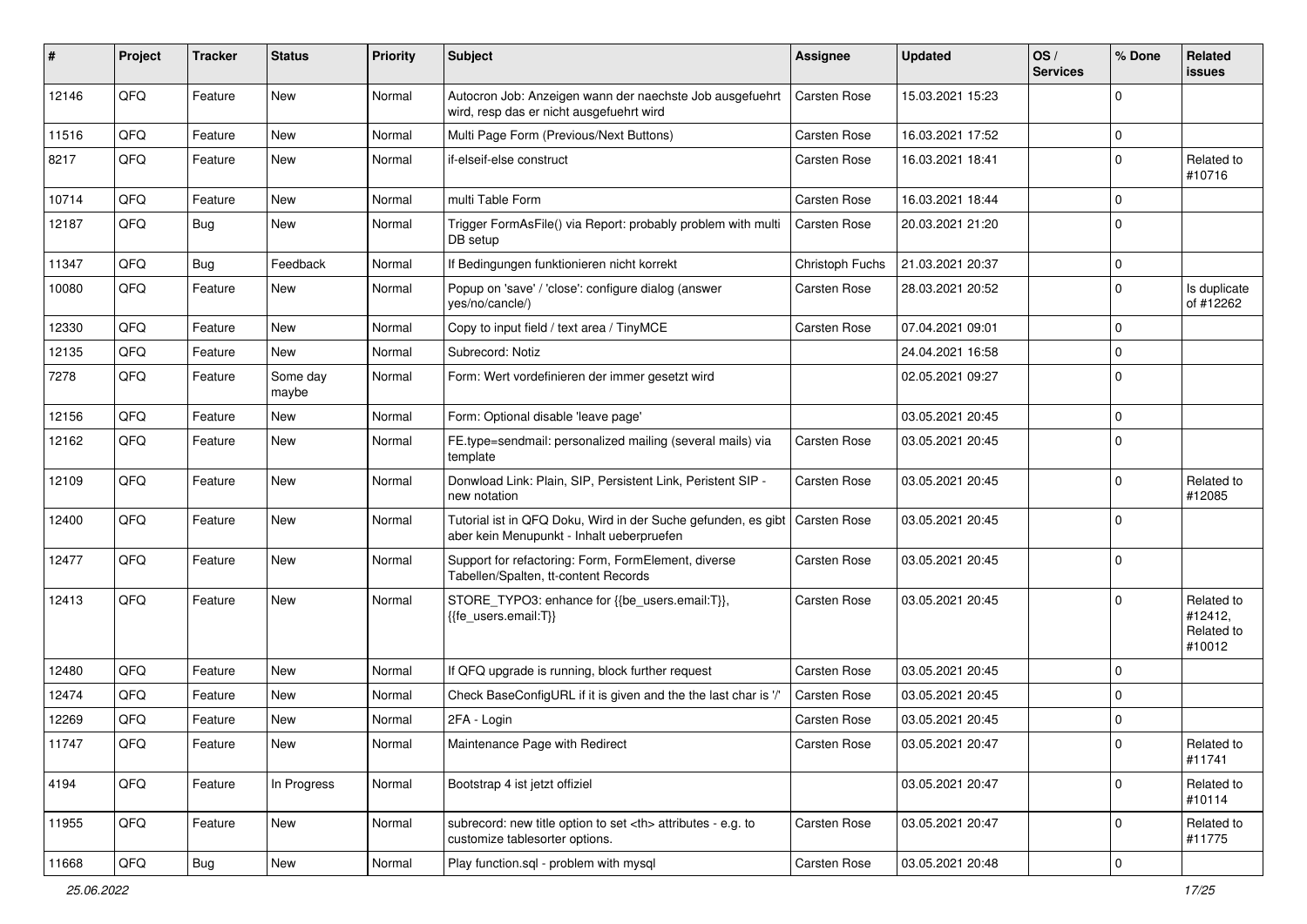| #     | Project | <b>Tracker</b> | <b>Status</b>     | <b>Priority</b> | <b>Subject</b>                                                                                         | Assignee            | <b>Updated</b>   | OS/<br><b>Services</b> | % Done   | Related<br><b>issues</b>                     |
|-------|---------|----------------|-------------------|-----------------|--------------------------------------------------------------------------------------------------------|---------------------|------------------|------------------------|----------|----------------------------------------------|
| 11667 | QFQ     | Bug            | New               | Normal          | MySQL mariadb-server-10.3: Incorrect datetime value                                                    | <b>Carsten Rose</b> | 03.05.2021 20:48 |                        | $\Omega$ |                                              |
| 12163 | QFQ     | Feature        | <b>New</b>        | Normal          | Checkbox: table wrap                                                                                   | Carsten Rose        | 03.05.2021 20:51 |                        | $\Omega$ |                                              |
| 12119 | QFQ     | Feature        | New               | Normal          | AS paged: error message missing if there ist no 'r' argument.                                          | <b>Carsten Rose</b> | 03.05.2021 20:51 |                        | 0        |                                              |
| 10345 | QFQ     | Feature        | <b>New</b>        | Normal          | Templates - Patterns QFQ Style                                                                         |                     | 03.05.2021 21:01 |                        | $\Omega$ | Related to<br>#10713                         |
| 10640 | QFQ     | Bug            | New               | High            | TypeAhead Tag: FE editierbar trotz readOnly                                                            | <b>Carsten Rose</b> | 03.05.2021 21:12 |                        | $\Omega$ |                                              |
| 10506 | QFQ     | Bug            | New               | High            | Template Group broken on MultiDB instance                                                              | Carsten Rose        | 03.05.2021 21:12 |                        | $\Omega$ | Related to<br>#10505                         |
| 10081 | QFQ     | Bug            | New               | High            | Stale record lock after 'forbidden' character                                                          | Carsten Rose        | 03.05.2021 21:12 |                        | $\Omega$ | Related to<br>#10082,<br>Related to<br>#9789 |
| 10766 | QFQ     | <b>Bug</b>     | <b>New</b>        | High            | Radiobutton / parameter.buttonClass=btn-default: dynamic<br>update                                     |                     | 03.05.2021 21:12 |                        | $\Omega$ | Related to<br>#11237                         |
| 10508 | QFQ     | <b>Bug</b>     | <b>New</b>        | High            | Multi Form broken on Multi DB Instance                                                                 | Carsten Rose        | 03.05.2021 21:12 |                        | 0        |                                              |
| 11850 | QFQ     | Feature        | <b>New</b>        | Urgent          | Wizard Form: basierend auf einer Tabelle eine Form<br>anlegen.                                         |                     | 03.05.2021 21:12 |                        | $\Omega$ | Blocked by<br>#8082                          |
| 11237 | QFQ     | Bug            | <b>New</b>        | High            | Radiobutton / parameter.buttonClass= btn-default - kein dirty<br>Trigger                               | Benjamin Baer       | 03.05.2021 21:12 |                        | $\Omega$ | Related to<br>#10766                         |
| 12468 | QFQ     | Bug            | <b>New</b>        | Urgent          | Form: update Form.title after save                                                                     | Carsten Rose        | 03.05.2021 21:12 |                        | $\Omega$ |                                              |
| 11057 | QFQ     | Bug            | <b>New</b>        | High            | Checkboxes ohne span.checkmark im Report werden<br>ausgeblendet                                        | Benjamin Baer       | 03.05.2021 21:12 |                        | $\Omega$ | Related to<br>#11039                         |
| 3061  | QFQ     | <b>Bug</b>     | Some day<br>maybe | High            | winstitute: mysql connection durcheinander - nmhp17<br>(ag7)/QFQ arbeitet mit DB/Tabellen von biostat. | Carsten Rose        | 03.05.2021 21:14 |                        | $\Omega$ |                                              |
| 3727  | QFQ     | Feature        | <b>New</b>        | High            | Security: Session Hijacking erschweren                                                                 | Carsten Rose        | 03.05.2021 21:14 |                        | $\Omega$ |                                              |
| 880   | QFQ     | Feature        | Some day<br>maybe | Urgent          | Security: PHP, SQL Injection, XSS                                                                      |                     | 03.05.2021 21:14 |                        | $\Omega$ | Related to<br>#14320                         |
| 3109  | QFQ     | <b>Bug</b>     | Some dav<br>maybe | High            | RealUrl: Links werden nicht korrekt gerendert                                                          | Carsten Rose        | 03.05.2021 21:14 |                        | $\Omega$ |                                              |
| 3570  | QFQ     | Bug            | Some day<br>maybe | High            | Formular mit prmitnew permitEdit=Always wird nicht<br>aufgerufen (ist leer)                            | Carsten Rose        | 03.05.2021 21:14 |                        | $\Omega$ |                                              |
| 3848  | QFQ     | Feature        | Some day<br>maybe | High            | Antivirus check fuer Upload files in qfq?                                                              | Carsten Rose        | 03.05.2021 21:14 |                        | $\Omega$ | Related to<br>#4131                          |
| 4258  | QFQ     | Feature        | Some day<br>maybe | High            | <b>System Defaults: Forms</b>                                                                          | Carsten Rose        | 03.05.2021 21:14 |                        | $\Omega$ |                                              |
| 3967  | QFQ     | Feature        | Some day<br>maybe | High            | Report: Checkbox, Radio, Dropdown, Input welches ohne<br>Submit funktioniert - 'Inline-Form'           | Carsten Rose        | 03.05.2021 21:14 |                        | $\Omega$ |                                              |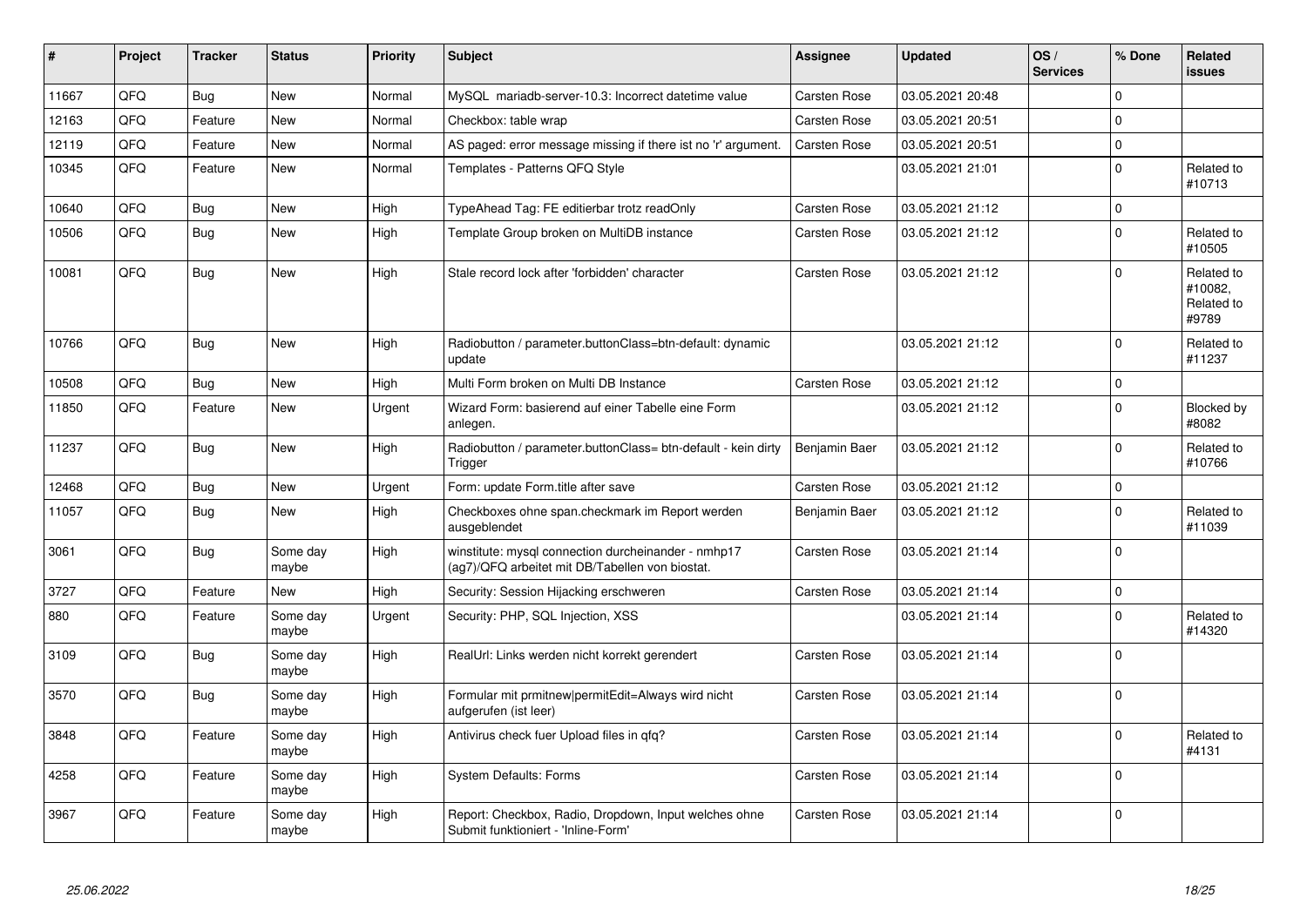| ∦     | Project | <b>Tracker</b> | <b>Status</b>     | <b>Priority</b> | <b>Subject</b>                                                                   | <b>Assignee</b>     | <b>Updated</b>   | OS/<br><b>Services</b> | % Done      | Related<br>issues                           |
|-------|---------|----------------|-------------------|-----------------|----------------------------------------------------------------------------------|---------------------|------------------|------------------------|-------------|---------------------------------------------|
| 5715  | QFQ     | Feature        | New               | High            | PDF Caching                                                                      | Carsten Rose        | 03.05.2021 21:14 |                        | $\Omega$    | Related to<br>#5851,<br>Related to<br>#6357 |
| 7650  | QFQ     | Bug            | <b>New</b>        | High            | Optional do not show 'required' sign on FormElement                              | Carsten Rose        | 03.05.2021 21:14 |                        | $\Omega$    |                                             |
| 5459  | QFQ     | <b>Bug</b>     | New               | High            | Multi DB: spread system tables between 'QFQ' and 'Data'-DB                       | <b>Carsten Rose</b> | 03.05.2021 21:14 |                        | $\Omega$    | Related to<br>#4720                         |
| 5221  | QFQ     | <b>Bug</b>     | New               | High            | Download Dialog: Bleibt stehen in FF wenn Datei<br>automatisch gespeichert wird. | Carsten Rose        | 03.05.2021 21:14 |                        | $\Omega$    |                                             |
| 3990  | QFQ     | Feature        | Some day<br>maybe | High            | custom class definition: add space automatically                                 | Carsten Rose        | 03.05.2021 21:14 |                        | $\Omega$    |                                             |
| 4279  | QFQ     | <b>Bug</b>     | Some day<br>maybe | High            | config.linkVars lost                                                             | Carsten Rose        | 03.05.2021 21:14 |                        | $\Omega$    |                                             |
| 7850  | QFQ     | Feature        | New               | High            | Upload records: non 'pathFileName' column                                        | Carsten Rose        | 03.05.2021 21:14 |                        | $\Omega$    |                                             |
| 8668  | QFQ     | Bug            | New               | High            | Pill disabled: dyamic mode 'hidden' not respected - FE is still<br>required      | Carsten Rose        | 03.05.2021 21:14 |                        | $\mathbf 0$ |                                             |
| 8083  | QFQ     | <b>Bug</b>     | New               | High            | FormEditor: primary table list does not respect<br>'indexDb={{indexData:Y}}'     | <b>Carsten Rose</b> | 03.05.2021 21:14 |                        | $\Omega$    | Has<br>duplicate<br>#6678                   |
| 7899  | QFQ     | Bug            | <b>New</b>        | High            | Fe.type=password / retype / required: always complain about<br>missing value     | <b>Carsten Rose</b> | 03.05.2021 21:14 |                        | 0           |                                             |
| 8431  | QFQ     | Bug            | New               | High            | autocron.php with wrong path                                                     | Carsten Rose        | 03.05.2021 21:14 |                        | $\Omega$    |                                             |
| 8962  | QFQ     | Feature        | New               | High            | allow for form fields with identical names                                       | Carsten Rose        | 03.05.2021 21:14 |                        | $\mathbf 0$ |                                             |
| 9173  | QFQ     | Bug            | Priorize          | Urgent          | Stale Record Lock: Firefox                                                       | Carsten Rose        | 03.05.2021 21:14 |                        | $\Omega$    | Related to<br>#9789                         |
| 9517  | QFQ     | Feature        | In Progress       | High            | Input multiple tags with typeahead                                               | Carsten Rose        | 03.05.2021 21:14 |                        | 40          | Related to<br>#10150                        |
| 9548  | QFQ     | Feature        | Feedback          | High            | FormElement: Pattern mismatch - optional report only on<br>focus lost            | Benjamin Baer       | 03.05.2021 21:14 |                        | $\Omega$    |                                             |
| 9534  | QFQ     | <b>Bug</b>     | Priorize          | Urgent          | FE.type=upload: 'Unknown Mode: ID"                                               | Carsten Rose        | 03.05.2021 21:14 |                        | $\Omega$    | Related to<br>#9532                         |
| 12465 | QFQ     | Feature        | New               | Normal          | QFQ Function: use in FE to fill StoreRecord                                      | Carsten Rose        | 05.05.2021 21:58 |                        | $\Omega$    |                                             |
| 12504 | QFQ     | Feature        | Priorize          | Normal          | sql.log: report fe.id                                                            | Carsten Rose        | 05.05.2021 22:09 |                        | O           |                                             |
| 12503 | QFQ     | Feature        | Priorize          | Normal          | Detect dangerous UPDATE statement with missing WHERE                             | Carsten Rose        | 05.05.2021 22:09 |                        | 0           |                                             |
| 11320 | QFQ     | Feature        | Priorize          | Normal          | Typo3 Version 10 support                                                         | Carsten Rose        | 05.05.2021 22:09 |                        | 0           |                                             |
| 9394  | QFQ     | Feature        | Priorize          | Normal          | REST: allow for non numerical ids in get requests                                | Carsten Rose        | 05.05.2021 22:10 |                        | 0           |                                             |
| 8963  | QFQ     | Feature        | Priorize          | Normal          | Setting values in a store: flexible way                                          | Carsten Rose        | 05.05.2021 22:10 |                        | 0           | Related to<br>#8975                         |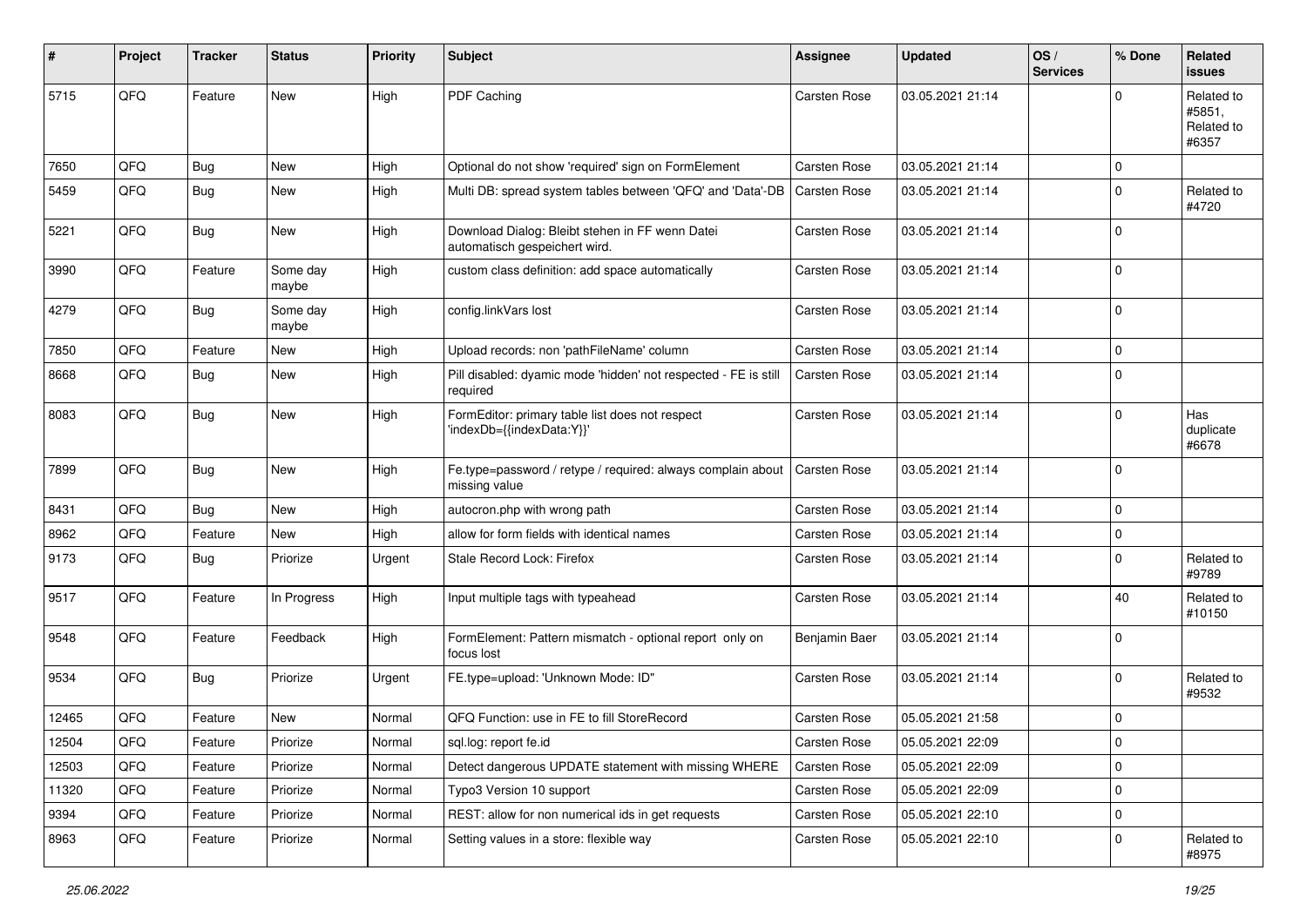| $\vert$ # | Project | <b>Tracker</b> | <b>Status</b> | <b>Priority</b> | Subject                                                                                                        | <b>Assignee</b>     | <b>Updated</b>   | OS/<br><b>Services</b> | % Done      | Related<br><b>issues</b>                                               |
|-----------|---------|----------------|---------------|-----------------|----------------------------------------------------------------------------------------------------------------|---------------------|------------------|------------------------|-------------|------------------------------------------------------------------------|
| 3867      | QFQ     | Feature        | Priorize      | Normal          | Readonly Formular: Template Groups add/delete ausbeldnen                                                       | <b>Carsten Rose</b> | 05.05.2021 22:12 |                        | $\Omega$    |                                                                        |
| 8044      | QFQ     | Feature        | Priorize      | Normal          | Transaction: a) Form, b) Report                                                                                | Carsten Rose        | 05.05.2021 22:14 |                        | $\mathbf 0$ | Related to<br>#8043                                                    |
| 9668      | QFQ     | Feature        | Priorize      | Normal          | Form.mode: rename 'hidden' to 'hide'                                                                           | Carsten Rose        | 05.05.2021 22:14 |                        | $\Omega$    | Related to<br>#6437                                                    |
| 12439     | QFQ     | Feature        | In Progress   | Normal          | TinyMCE Paste from Word & Character Count/Limit                                                                | <b>Carsten Rose</b> | 05.05.2021 22:15 |                        | $\Omega$    |                                                                        |
| 12412     | QFQ     | Feature        | New           | Normal          | Action/Escape qualifier 'e' (empty), '0': if given, an empty<br>string (or '0') will be treated as 'not found' | <b>Carsten Rose</b> | 08.05.2021 09:40 |                        | $\mathbf 0$ | Related to<br>#12413,<br>Related to<br>#10012                          |
| 10011     | QFQ     | Feature        | Priorize      | Normal          | Offer new STORE TYPO3 Variable 'beUser', 'beEmail'                                                             | <b>Carsten Rose</b> | 08.05.2021 09:51 |                        | $\Omega$    | Related to<br>#10012,<br>Related to<br>#12511                          |
| 10012     | QFQ     | Feature        | Priorize      | Normal          | redirectAllMailTo: {{beEmail:T}}                                                                               | Carsten Rose        | 08.05.2021 09:54 |                        | $\Omega$    | Related to<br>#12412,<br>Related to<br>#12413,<br>Related to<br>#10011 |
| 9221      | QFQ     | Feature        | <b>New</b>    | Normal          | typeAhead: Zeichenlimite ausschalten                                                                           | <b>Carsten Rose</b> | 08.05.2021 17:06 |                        | $\mathbf 0$ |                                                                        |
| 11893     | QFQ     | Feature        | New           | High            | Broken SIP: a) only report one time, b) only report in main<br>column                                          | <b>Carsten Rose</b> | 12.05.2021 12:13 |                        | $\Omega$    | Related to<br>#12532,<br>Related to<br>#14187                          |
| 12632     | QFQ     | Feature        | <b>New</b>    | Normal          | TinyMCE: Prepare CSS classes for images                                                                        | <b>Carsten Rose</b> | 04.06.2021 14:35 |                        | 100         | Blocked by<br>#12186                                                   |
| 9531      | QFQ     | Bug            | New           | High            | FE File: Dynamic Update / modeSql / required detected even<br>it not set                                       | <b>Carsten Rose</b> | 11.06.2021 20:32 |                        | $\mathbf 0$ | Related to<br>#12398                                                   |
| 7890      | QFQ     | <b>Bug</b>     | <b>New</b>    | Normal          | FormElement 'required': extraButtonInfo not aligned                                                            | <b>Carsten Rose</b> | 11.06.2021 21:17 |                        | $\Omega$    | Related to<br>#11517                                                   |
| 9346      | QFQ     | Feature        | Priorize      | Normal          | beforeSave: check if an upload is given                                                                        | Carsten Rose        | 11.06.2021 21:18 |                        | $\mathbf 0$ |                                                                        |
| 9348      | QFQ     | Feature        | <b>New</b>    | Normal          | defaultThumbnailSize: pre render thumbnails                                                                    | Carsten Rose        | 12.06.2021 09:05 |                        | $\Omega$    |                                                                        |
| 6723      | QFQ     | Feature        | New           | Normal          | Report QFQ Installation and Version                                                                            | Carsten Rose        | 12.06.2021 09:07 |                        | $\mathbf 0$ |                                                                        |
| 6261      | QFQ     | Feature        | New           | Normal          | Persistent SIP                                                                                                 | <b>Carsten Rose</b> | 12.06.2021 09:07 |                        | $\Omega$    | Related to<br>#10819                                                   |
| 11460     | QFQ     | Feature        | New           | Normal          | Easier creation of changelog: gitchangelog                                                                     | <b>Carsten Rose</b> | 12.06.2021 10:20 |                        | $\Omega$    | Related to<br>#13467                                                   |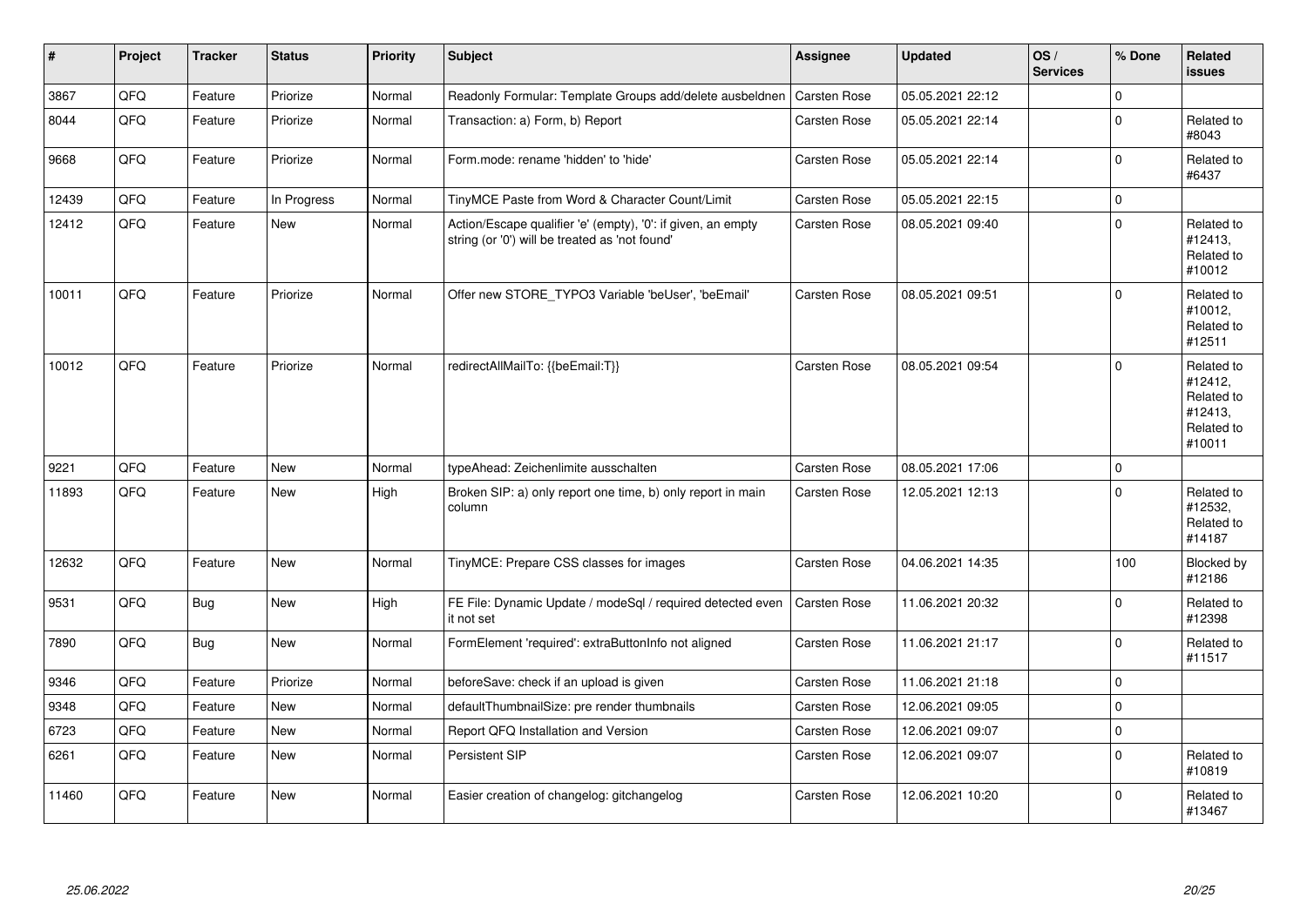| #     | Project | <b>Tracker</b> | <b>Status</b>     | <b>Priority</b> | <b>Subject</b>                                                          | Assignee            | <b>Updated</b>   | OS/<br><b>Services</b> | % Done      | Related<br>issues                             |
|-------|---------|----------------|-------------------|-----------------|-------------------------------------------------------------------------|---------------------|------------------|------------------------|-------------|-----------------------------------------------|
| 9347  | QFQ     | <b>Bug</b>     | New               | High            | FE.type=upload with dynamic show/hidden: required not<br>detected       | <b>Carsten Rose</b> | 12.06.2021 10:40 |                        | $\Omega$    | Related to<br>#5305,<br>Related to<br>#12398  |
| 9121  | QFQ     | Bug            | Priorize          | High            | sip links have r and __dbIndexData set                                  | Carsten Rose        | 12.06.2021 10:41 |                        | $\Omega$    |                                               |
| 12679 | QFQ     | Feature        | New               | Normal          | tablesorter: custom column width                                        | Carsten Rose        | 16.06.2021 11:10 |                        | $\Omega$    |                                               |
| 5305  | QFQ     | <b>Bug</b>     | New               | Normal          | Upload FormElement: nicht disabled by readonly Form                     | <b>Carsten Rose</b> | 16.06.2021 13:43 |                        | $\Omega$    | Related to<br>#9347,<br>Related to<br>#9834   |
| 8204  | QFQ     | Feature        | Priorize          | High            | Position 'required mark'                                                | <b>Carsten Rose</b> | 16.06.2021 13:44 |                        | $\mathbf 0$ |                                               |
| 9669  | QFQ     | <b>Bug</b>     | Some day<br>maybe | Normal          | Checkbox / Template Group: radio/checkbox visible broken<br>after 'add' | Carsten Rose        | 16.06.2021 13:47 |                        | $\Omega$    | Related to<br>#8091                           |
| 4445  | QFQ     | Feature        | Some day<br>maybe | Normal          | template group: Option to simulate fieldset                             |                     | 28.06.2021 14:11 |                        | l O         |                                               |
| 10661 | QFQ     | <b>Bug</b>     | In Progress       | Normal          | Typo3 Warnungen                                                         | Carsten Rose        | 07.09.2021 13:23 |                        | $\Omega$    | Related to<br>#12440                          |
| 10793 | QFQ     | Feature        | In Progress       | Normal          | <b>Update NPM Packages</b>                                              | Carsten Rose        | 07.09.2021 13:25 |                        | 30          |                                               |
| 11980 | QFQ     | Feature        | In Progress       | Normal          | protected verzeichnis MUSS geschützt werden                             | Carsten Rose        | 07.09.2021 13:30 |                        | $\mathbf 0$ |                                               |
| 12325 | QFQ     | <b>Bug</b>     | Priorize          | Normal          | MultiDB form.dblndex not working for report syntax                      | Carsten Rose        | 07.09.2021 13:37 |                        | $\Omega$    | Related to<br>#12145,<br>Related to<br>#12314 |
| 10116 | QFQ     | Feature        | Some day<br>maybe | Normal          | TypeAhead: Tag - show inside 'input' element                            | Carsten Rose        | 16.09.2021 15:09 |                        | $\Omega$    |                                               |
| 10745 | QFQ     | Feature        | Some day<br>maybe | Normal          | Tablesorter Excel Export                                                | Carsten Rose        | 16.09.2021 15:09 |                        | $\Omega$    |                                               |
| 11036 | QFQ     | Feature        | Some day<br>maybe | Normal          | inline report editor permissions                                        | Carsten Rose        | 16.09.2021 15:09 |                        | $\Omega$    | Related to<br>#11323                          |
| 7456  | QFQ     | Bug            | Some day<br>maybe | Low             | Todos in Code: solve or make ticket                                     | Carsten Rose        | 16.09.2021 15:10 |                        | $\mathbf 0$ |                                               |
| 7453  | QFQ     | Feature        | Some day<br>maybe | Normal          | import / export forms QFQ                                               | Carsten Rose        | 16.09.2021 15:10 |                        | $\Omega$    |                                               |
| 7452  | QFQ     | Feature        | Some day<br>maybe | Normal          | automate deployment new QFQ version                                     | Carsten Rose        | 16.09.2021 15:10 |                        | $\Omega$    |                                               |
| 8586  | QFQ     | Feature        | Some day<br>maybe | Normal          | QFQ: Enhance Error message for 'record not found'                       | Carsten Rose        | 16.09.2021 15:10 |                        | $\mathbf 0$ |                                               |
| 8101  | QFQ     | Feature        | Some day<br>maybe | Normal          | Password hash: support further hashing methods                          | Carsten Rose        | 16.09.2021 15:10 |                        | $\Omega$    |                                               |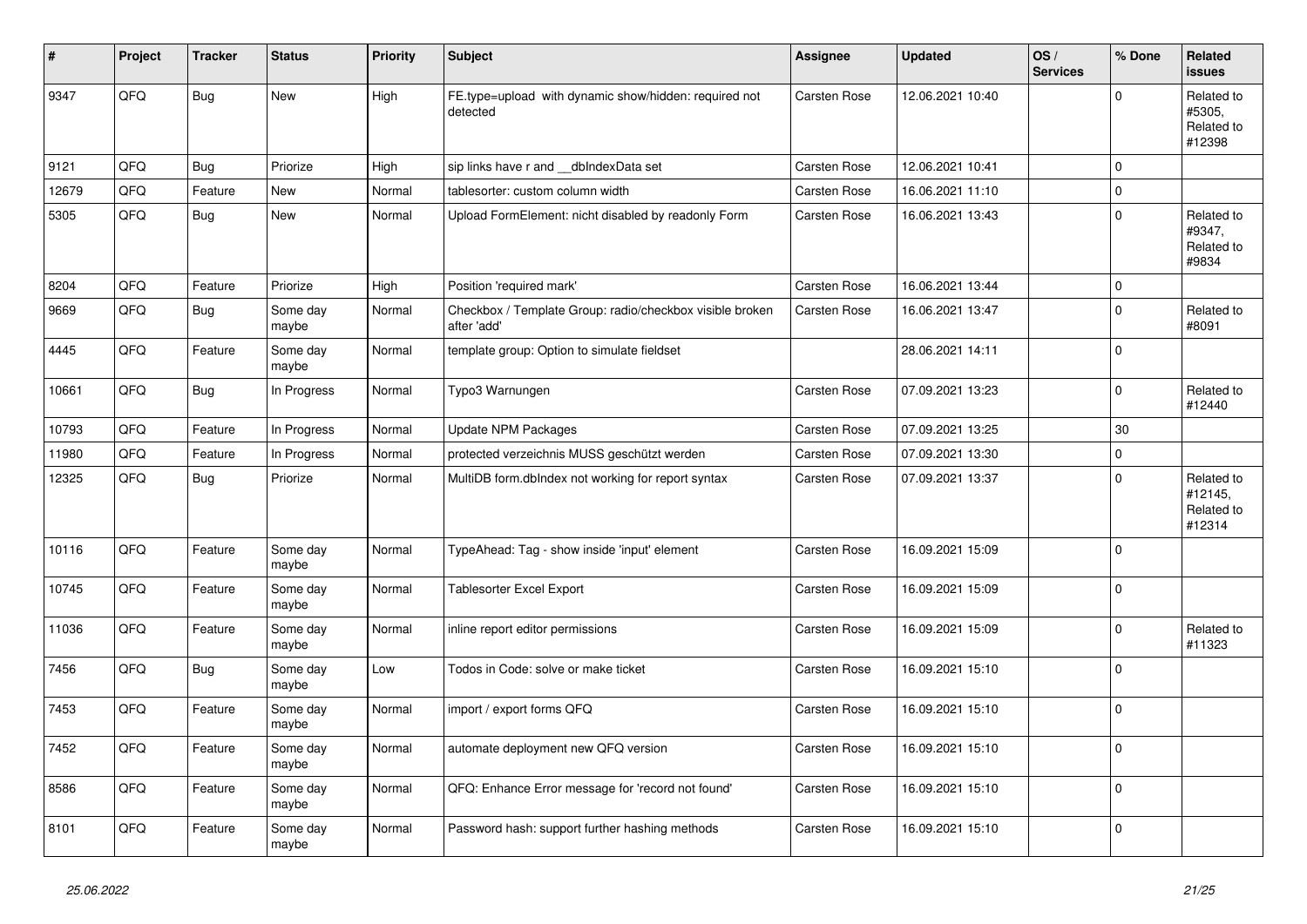| $\vert$ # | Project | <b>Tracker</b> | <b>Status</b>     | <b>Priority</b> | <b>Subject</b>                                                                                           | <b>Assignee</b>     | <b>Updated</b>   | OS/<br><b>Services</b> | % Done         | Related<br><b>issues</b>                                                |
|-----------|---------|----------------|-------------------|-----------------|----------------------------------------------------------------------------------------------------------|---------------------|------------------|------------------------|----------------|-------------------------------------------------------------------------|
| 10095     | QFQ     | Feature        | Some day<br>maybe | Normal          | Generic Gitlab Integration into QFQ                                                                      | Carsten Rose        | 16.09.2021 15:10 |                        | $\Omega$       |                                                                         |
| 8520      | QFQ     | Feature        | Some day<br>maybe | Normal          | Bring QFQ to Composer                                                                                    | Carsten Rose        | 16.09.2021 15:10 |                        | 0              |                                                                         |
| 11323     | QFQ     | Feature        | Some day<br>maybe | Normal          | Report Frontend Editor Modal + Codemirror                                                                | <b>Carsten Rose</b> | 16.09.2021 15:10 |                        | $\Omega$       | Related to<br>#11036                                                    |
| 12315     | QFG     | Feature        | Some day<br>maybe | Normal          | Form History (Diffs) / Backups                                                                           | Carsten Rose        | 16.09.2021 15:10 |                        | 0              |                                                                         |
| 11322     | QFQ     | Feature        | Some day<br>maybe | Normal          | Form Element JSON - (multiline parameter field)                                                          | <b>Carsten Rose</b> | 16.09.2021 15:10 |                        | $\Omega$       |                                                                         |
| 11217     | QFQ     | Feature        | Some day<br>maybe | Normal          | <b>Extend Script Functionality</b>                                                                       | Carsten Rose        | 16.09.2021 15:10 |                        | $\overline{0}$ |                                                                         |
| 10716     | QFQ     | Feature        | Some day<br>maybe | Normal          | Business Logic mit Externen Skripten                                                                     | Carsten Rose        | 16.09.2021 15:10 |                        | $\Omega$       | Related to<br>#10713,<br>Related to<br>#8217                            |
| 12337     | QFQ     | Feature        | Some day<br>maybe | Normal          | Database.php: better caching                                                                             | <b>Carsten Rose</b> | 16.09.2021 15:10 |                        | 0              |                                                                         |
| 9013      | QFQ     | <b>Bug</b>     | New               | Normal          | Error in Twig template not handled                                                                       | Carsten Rose        | 20.10.2021 13:43 |                        | $\mathbf 0$    |                                                                         |
| 13330     | QFQ     | Feature        | In Progress       | Normal          | Multi Form: Upload                                                                                       | Carsten Rose        | 07.11.2021 12:40 |                        | 50             | Related to<br>#9706                                                     |
| 13354     | QFQ     | Feature        | New               | Normal          | Using Websocket in QFQ                                                                                   | Carsten Rose        | 10.11.2021 15:47 |                        | $\mathbf 0$    |                                                                         |
| 8082      | QFQ     | Feature        | Priorize          | High            | Contact form without saving record                                                                       | <b>Carsten Rose</b> | 07.12.2021 15:20 |                        | $\Omega$       | Related to<br>#8587,<br><b>Blocks</b><br>#11850                         |
| 11702     | QFQ     | Feature        | <b>New</b>        | Normal          | HTML Special Char makes no sense for 'allbut' if '&' is<br>forbidden                                     | Carsten Rose        | 07.12.2021 16:35 |                        | 0 I            | Related to<br>#5112,<br>Related to<br>#14320                            |
| 9834      | QFQ     | <b>Bug</b>     | Priorize          | Normal          | Input elements with tag 'disabled' are missing on<br>form-submit: server option 'processReadOnly' broken | Carsten Rose        | 07.12.2021 16:43 |                        | $\Omega$       | Related to<br>#9691,<br>Related to<br>#5305, Has<br>duplicate<br>#12331 |
| 6116      | QFQ     | Bug            | Priorize          | High            | value of checkbox not saved                                                                              | Carsten Rose        | 07.12.2021 17:19 |                        | $\Omega$       |                                                                         |
| 12186     | QFQ     | Feature        | New               | High            | TinyMCE Config für Objekte                                                                               | Carsten Rose        | 07.12.2021 17:19 |                        | $\Omega$       | <b>Blocks</b><br>#12632                                                 |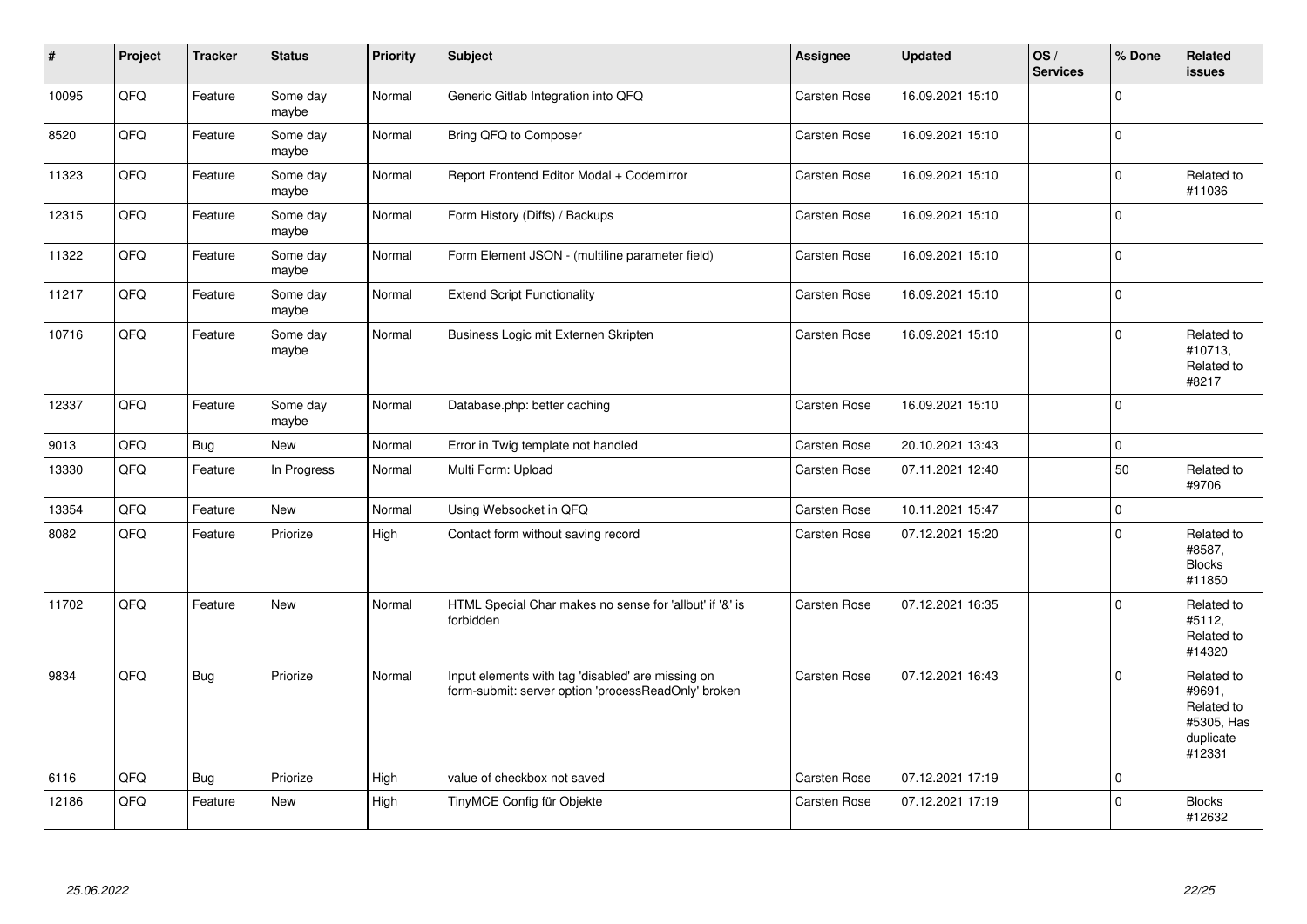| #     | Project | Tracker    | <b>Status</b>              | <b>Priority</b> | <b>Subject</b>                                                                                                                        | <b>Assignee</b>     | <b>Updated</b>   | OS/<br><b>Services</b> | % Done      | Related<br>issues                                                    |
|-------|---------|------------|----------------------------|-----------------|---------------------------------------------------------------------------------------------------------------------------------------|---------------------|------------------|------------------------|-------------|----------------------------------------------------------------------|
| 10114 | QFQ     | Feature    | <b>New</b>                 | High            | Symbol (Link): 'G:' (Glyphicon) replaced by 'i:' (icon)                                                                               |                     | 07.12.2021 17:19 |                        | 0           | Related to<br>#3797,<br>Related to<br>#4194                          |
| 12532 | QFQ     | Feature    | <b>New</b>                 | High            | SIP-Parameter bei Seitenaufruf in Browser-Console anzeigen                                                                            | <b>Carsten Rose</b> | 07.12.2021 17:19 |                        | $\Omega$    | Related to<br>#11893,<br>Related to<br>#14187                        |
| 12974 | QFQ     | <b>Bug</b> | New                        | High            | Sanitize Queries in Action-Elements                                                                                                   | Carsten Rose        | 07.12.2021 17:19 |                        | $\mathbf 0$ |                                                                      |
| 12513 | QFQ     | Bug        | <b>New</b>                 | High            | Implement server side check of maxlength                                                                                              | <b>Carsten Rose</b> | 07.12.2021 17:19 |                        | $\mathbf 0$ |                                                                      |
| 12670 | QFQ     | <b>Bug</b> | New                        | High            | Dropdown-Menu classes können nicht mehr angegeben<br>werden                                                                           | Carsten Rose        | 07.12.2021 17:19 |                        | $\Omega$    |                                                                      |
| 12545 | QFQ     | <b>Bug</b> | <b>New</b>                 | Urgent          | sql.log not created / updated                                                                                                         | Carsten Rose        | 14.12.2021 16:02 |                        | $\mathbf 0$ |                                                                      |
| 12702 | QFQ     | <b>Bug</b> | New                        | High            | templateGroup: broken in multiDb Setup                                                                                                | Carsten Rose        | 14.12.2021 16:02 |                        | $\mathbf 0$ |                                                                      |
| 12544 | QFQ     | Feature    | New                        | High            | a) ' AS _link' new also as ' AS _format', b) sortierung via<br>'display: none;', c) '_format' benoeitgt nicht zwingend<br>u/U/p/m/z/d | Carsten Rose        | 14.12.2021 16:03 |                        | $\Omega$    |                                                                      |
| 12463 | QFQ     | <b>Bug</b> | ToDo                       | High            | QFQ Function: 'function' and 'sql' on same level - output of<br>sal is shown two times.                                               | Carsten Rose        | 15.12.2021 16:31 |                        | $\Omega$    |                                                                      |
| 13566 | QFQ     | Feature    | Ready to sync<br>(develop) | Normal          | Delete config-example.qfq.php file                                                                                                    | <b>Carsten Rose</b> | 23.12.2021 09:25 |                        | $\mathbf 0$ |                                                                      |
| 12327 | QFQ     | <b>Bug</b> | New                        | Normal          | Copy to clipboard: Glyphicon can not be changed                                                                                       | <b>Carsten Rose</b> | 27.12.2021 17:59 |                        | $\mathbf 0$ |                                                                      |
| 9135  | QFQ     | Feature    | Priorize                   | Normal          | Progress Bar generic / replace old hourglass download<br>popup                                                                        | Benjamin Baer       | 03.01.2022 07:43 |                        | $\Omega$    |                                                                      |
| 7965  | QFQ     | Feature    | Priorize                   | Normal          | Input type 'text' with visual format - currency                                                                                       | Benjamin Baer       | 03.01.2022 07:45 |                        | $\mathbf 0$ |                                                                      |
| 4457  | QFQ     | <b>Bug</b> | Priorize                   | Normal          | typeahead: pressing return to select an item, saves the form<br>and closes the form.                                                  | Benjamin Baer       | 03.01.2022 08:01 |                        | $\Omega$    | Related to<br>#4398                                                  |
| 6566  | QFQ     | <b>Bug</b> | Priorize                   | Normal          | Link Function 'delete': provided parameter missing on page<br>reload                                                                  | Benjamin Baer       | 03.01.2022 08:08 |                        | $\mathbf 0$ |                                                                      |
| 2665  | QFQ     | <b>Bug</b> | Priorize                   | Normal          | Dynamic Update funktioniert nicht, wenn beim<br>entsprechenden FormElement eine size angegeben ist.                                   | Benjamin Baer       | 03.01.2022 08:12 |                        | 30          |                                                                      |
| 6870  | QFQ     | Feature    | Priorize                   | Normal          | Click on '_link' triggers an API call                                                                                                 | Benjamin Baer       | 03.01.2022 08:25 |                        | $\mathbf 0$ |                                                                      |
| 12476 | QFQ     | Feature    | New                        | Normal          | clearMe: a) should trigger 'dirty', b) sticky on textarea resize                                                                      | Benjamin Baer       | 04.01.2022 08:40 |                        | $\mathsf 0$ | Related to<br>#9528                                                  |
| 9789  | QFQ     | <b>Bug</b> | In Progress                | High            | Record Lock: release to early on 'leave page'                                                                                         | Carsten Rose        | 10.01.2022 09:25 |                        | 100         | Related to<br>#10081,<br>Related to<br>#9173,<br>Related to<br>#8702 |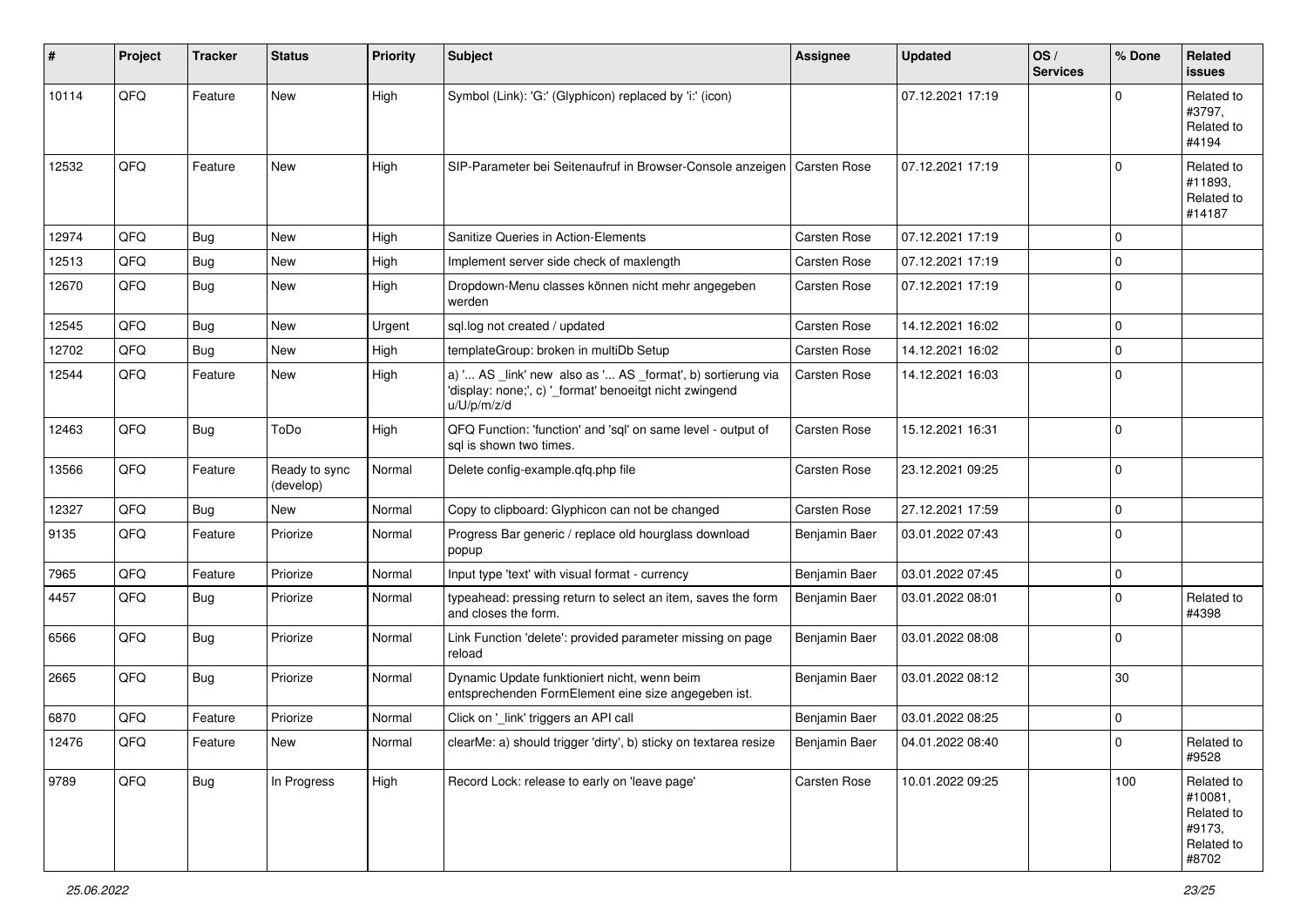| #     | Project | <b>Tracker</b> | <b>Status</b>     | <b>Priority</b> | Subject                                                                                                                                                            | <b>Assignee</b>     | <b>Updated</b>   | OS/<br><b>Services</b> | % Done      | Related<br>issues                           |
|-------|---------|----------------|-------------------|-----------------|--------------------------------------------------------------------------------------------------------------------------------------------------------------------|---------------------|------------------|------------------------|-------------|---------------------------------------------|
| 13659 | QFQ     | <b>Bug</b>     | <b>New</b>        | Normal          | wrong sanitize class applied to R-store                                                                                                                            | <b>Carsten Rose</b> | 15.01.2022 14:23 |                        | 0           |                                             |
| 13706 | QFQ     | Bug            | <b>New</b>        | Normal          | Wrong CheckType in FieldElement LastStatus of Form Cron                                                                                                            | <b>Carsten Rose</b> | 21.01.2022 18:20 |                        | 0           |                                             |
| 4413  | QFQ     | Feature        | New               | Normal          | fieldset: show/hidden, modeSql, dynamicUpdate                                                                                                                      | <b>Carsten Rose</b> | 09.02.2022 15:19 |                        | $\mathbf 0$ |                                             |
| 5894  | QFQ     | Feature        | Feedback          | Normal          | Typeahead in Report: show/hide rows dynamically                                                                                                                    | Carsten Rose        | 18.02.2022 08:50 |                        | 0           | Related to<br>#5893.<br>Related to<br>#5885 |
| 12395 | QFQ     | <b>Bug</b>     | ToDo              | High            | QFQ Function: Result two times shown                                                                                                                               | <b>Carsten Rose</b> | 18.02.2022 08:59 |                        | 0           |                                             |
| 5548  | QFQ     | Feature        | Some day<br>maybe | Normal          | 801 Textfiles/Scriptfiles als Thumbnail                                                                                                                            | Carsten Rose        | 07.03.2022 16:26 |                        | $\mathbf 0$ |                                             |
| 13843 | QFQ     | Feature        | New               | Normal          | Create JWT via QFQ                                                                                                                                                 | <b>Carsten Rose</b> | 19.03.2022 17:42 |                        | 0           |                                             |
| 13841 | QFQ     | Feature        | <b>New</b>        | Normal          | Create PDF via iText - evaluate                                                                                                                                    | <b>Carsten Rose</b> | 19.03.2022 17:42 |                        | $\mathbf 0$ |                                             |
| 13757 | QFQ     | Feature        | <b>New</b>        | High            | QR / Bar-Code Plugin                                                                                                                                               | Enis Nuredini       | 19.03.2022 17:43 |                        | $\mathbf 0$ |                                             |
| 13700 | QFQ     | Feature        | New               | Normal          | Redesign qfq.io Seite                                                                                                                                              | Carsten Rose        | 19.03.2022 17:43 |                        | $\mathbf 0$ |                                             |
| 13647 | QFQ     | <b>Bug</b>     | <b>New</b>        | Normal          | Autofocus funktioniert nicht auf Chrome                                                                                                                            | Benjamin Baer       | 19.03.2022 17:44 |                        | 0           |                                             |
| 13592 | QFQ     | <b>Bug</b>     | <b>New</b>        | Normal          | QFQ Build Queue: das vergeben von Tags klappt nicht. Es<br>werden keine Releases gebaut.                                                                           | Carsten Rose        | 19.03.2022 17:45 |                        | 0           |                                             |
| 13528 | QFQ     | Bug            | <b>New</b>        | Normal          | qfq.io > releases: es wird kein neues Release angelegt                                                                                                             | Benjamin Baer       | 19.03.2022 17:46 |                        | 0           |                                             |
| 13467 | QFQ     | Feature        | New               | Normal          | ChangeLog Generator                                                                                                                                                | Carsten Rose        | 19.03.2022 17:46 |                        | $\mathbf 0$ | Related to<br>#11460                        |
| 13460 | QFQ     | Bug            | <b>New</b>        | Normal          | Doc: Password set/reset  password should not processed<br>with 'html encode'                                                                                       | Carsten Rose        | 19.03.2022 17:46 |                        | $\mathbf 0$ |                                             |
| 13332 | QFQ     | <b>Bug</b>     | New               | Normal          | Multi Form: Required Felder werden visuell nicht markiert.                                                                                                         | Carsten Rose        | 19.03.2022 17:47 |                        | $\mathbf 0$ |                                             |
| 13331 | QFQ     | <b>Bug</b>     | New               | Normal          | Multi Form: Clear Icon misplaced                                                                                                                                   | <b>Carsten Rose</b> | 19.03.2022 17:47 |                        | 0           |                                             |
| 12716 | QFQ     | <b>Bug</b>     | <b>New</b>        | Normal          | template group: Pattern only applied to first instance                                                                                                             | <b>Carsten Rose</b> | 19.03.2022 17:47 |                        | 0           |                                             |
| 12664 | QFQ     | Feature        | <b>New</b>        | Normal          | TinyMCE: report/remove malicous HTML/JS Code                                                                                                                       | Carsten Rose        | 19.03.2022 17:47 |                        | 0           | Related to<br>#14320                        |
| 12603 | QFQ     | Feature        | <b>New</b>        | Normal          | Dropdown (Select), Radio, checkbox:<br>itemListAlways={{!SELECT key, value}}                                                                                       | Carsten Rose        | 19.03.2022 17:47 |                        | $\mathbf 0$ |                                             |
| 12581 | QFQ     | Bug            | <b>New</b>        | Normal          | Form forward=close: Record 'new' in new browser tab > save   Carsten Rose<br>(& close) >> Form is not reloaded with new created record id<br>and stays in mode=new |                     | 19.03.2022 17:48 |                        | $\mathbf 0$ |                                             |
| 12520 | QFQ     | Bug            | New               | Normal          | Switch FE User: still active even FE User session expired                                                                                                          | Carsten Rose        | 19.03.2022 17:48 |                        | 0           |                                             |
| 12508 | QFQ     | Bug            | In Progress       | High            | qfq Form: sendMail                                                                                                                                                 | Karin Niffeler      | 19.03.2022 17:48 |                        | $\mathbf 0$ |                                             |
| 12512 | QFQ     | <b>Bug</b>     | New               | Normal          | Some MySQL Installation can't use 'stored procedures'                                                                                                              | Carsten Rose        | 19.03.2022 17:48 |                        | 0           |                                             |
| 12546 | QFQ     | <b>Bug</b>     | Feedback          | Normal          | Branch 'Development' - Unit Tests mit dirty workaround<br>angepasst                                                                                                | Carsten Rose        | 19.03.2022 17:48 |                        | 0           |                                             |